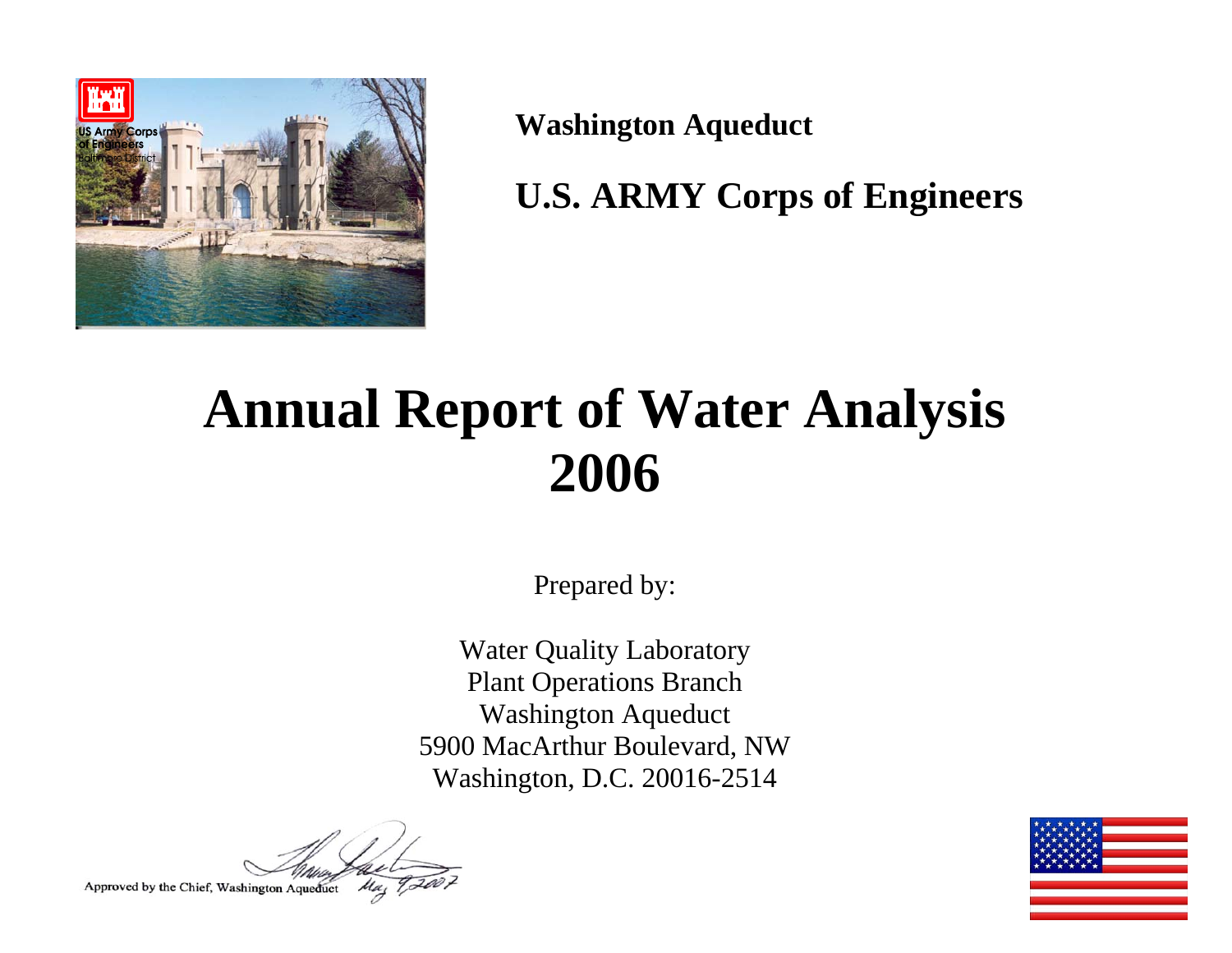

## **Potomac River Raw Water Supply**

|     |          |                         |              | <b>Miscellaneous Physical Parameters</b><br>Microorganisms<br>Inorganic lons |                  |                    |                         |                   |               |                         |               |                |          |                 |                            |                |                   |                                  |             |                   |               |                 |                  |           |                 |                               |                 |           |
|-----|----------|-------------------------|--------------|------------------------------------------------------------------------------|------------------|--------------------|-------------------------|-------------------|---------------|-------------------------|---------------|----------------|----------|-----------------|----------------------------|----------------|-------------------|----------------------------------|-------------|-------------------|---------------|-----------------|------------------|-----------|-----------------|-------------------------------|-----------------|-----------|
|     | 玉        | <b>ALKALINITY</b>       | CONDUCTIVITY | DISSOLVED SOLIDS                                                             | SUSPENDED SOLIDS | <b>TEMPERATURE</b> | TOTAL HARDNESS          | TOTAL ORG. CARBON | TOTAL SOLIDS  | TURBIDITY               | TOTAL AMMONIA | <b>BROMIDE</b> | CHLORIDE | <b>FLUORIDE</b> | <b>IODIDE</b>              | <b>NITRATE</b> | <b>NITRITE</b>    | <b>ORTHOPHOSPHATE as<br/>PO4</b> | PERCHLORATE | <b>SULFATE</b>    | ALGAE COUNT   | TOTAL COLIFORM  | <b>E.COLL</b>    |           | GIARDIA         | <b>CRYPTOSPORIDIUM</b>        | VIRUS           |           |
|     |          | ppm                     | uS/cm        | ppm                                                                          | ppm              | F                  | ppm                     | ppm               | ppm           | <b>NTU</b>              | ppm           | ppm            | ppm      | ppm             | ppb                        | ppm            | ppm               | ppm                              | ppb         | ppm               | org/mL        | <b>MPN/100m</b> | MPN/100mL        |           | cysts/L         | oocysts/L                     | <b>MPN/100L</b> |           |
| Jan | 7.8      | 62                      | 272          | 140                                                                          | 9                | 48                 | 94                      | 2.43              | 149           | 13                      | 0.05          | <b>ND</b>      | 20       | 0.11            | 3.4                        | 2.40           | <b>ND</b>         | 0.13                             | <b>ND</b>   | 26                | 299           | 28              | 6                |           | <b>ND</b>       | <b>ND</b>                     | 14.2            |           |
| Feb | 7.9      | 69                      | 292          | 202                                                                          | 3                | 48                 | 98                      | 2.07              | 205           | 10                      | <b>ND</b>     | <b>ND</b>      | 31       | 0.10            | -----                      | 2.20           | <b>ND</b>         | 0.12                             | <b>ND</b>   | 24                | 248           | 71              | ${\bf 5}$        |           | 0.3             | <b>ND</b>                     | -----           |           |
| Mar | 8.3      | 92                      | 340          | 159                                                                          | 14               | 59                 | 126                     | 2.08              | 173           | 6                       | 0.05          | <b>ND</b>      | 28       | 0.11            | -----                      | 2.11           | <b>ND</b>         | 0.13                             | <b>ND</b>   | 32                | 154           | 9               | $\mathbf{3}$     |           | <b>ND</b>       | <b>ND</b>                     | -----           |           |
| Apr | 7.7      | 83                      | 317          | 184                                                                          | $\mathbf{3}$     | 68                 | 123                     | 2.83              | 187           | 6                       | <b>ND</b>     | <b>ND</b>      | 27       | 0.11            | 3.1                        | 1.50           | 0.03              | 0.18                             | <b>ND</b>   | 32                | 210           | 133             | 9                |           | <b>ND</b>       | <b>ND</b>                     | -----           |           |
| May | 7.6      | 73                      | 269          | 170                                                                          | $\mathbf{3}$     | 69                 | 98                      | 2.39              | 173           | 4                       | <b>ND</b>     | <b>ND</b>      | 18       | 0.10            | -----                      | 1.35           | <b>ND</b>         | 0.12                             | <b>ND</b>   | 29                | 325           | 298             | $\overline{7}$   |           | <b>ND</b>       | <b>ND</b>                     | -----           |           |
| Jun | 7.4      | 81                      | 281          | 164                                                                          | $\overline{2}$   | 78                 | 111                     | 3.74              | 166           | 15                      | <b>ND</b>     | <b>ND</b>      | 20       | 0.12            | -----                      | 0.77           | <b>ND</b>         | 0.11                             | <b>ND</b>   | 35                | 296           | 1905            | 382              |           | <b>ND</b>       | <b>ND</b>                     | 0.9             |           |
| Jul | 8.0      | 100                     | 317          | 196                                                                          | 4                | 82                 | 127                     | 2.86              | 200           | $\sqrt{5}$              | <b>ND</b>     | <b>ND</b>      | 18       | 0.12            | 4.6                        | 1.58           | <b>ND</b>         | 0.15                             | $1.2$       | 30                | 336           | 426             | 12               |           | <b>ND</b>       | <b>ND</b>                     | -----           |           |
| Aug | 7.8      | 109                     | 365          | 218                                                                          | $\overline{7}$   | 84                 | 140                     | 2.66              | 225           | $\mathbf{3}$            | <b>ND</b>     | <b>ND</b>      | 25       | 0.14            | -----                      | 0.89           | ND                | 0.13                             | <b>ND</b>   | 38                | 349           | 503             | 9                |           | <b>ND</b>       | <b>ND</b>                     | -----           |           |
| Sep | 8.1      | 105                     | 354          | 222                                                                          | $\overline{2}$   | 73                 | 138                     | 3.15              | 224           | $\mathbf{3}$            | <b>ND</b>     | <b>ND</b>      | 24       | 0.13            | -----                      | 1.46           | <b>ND</b>         | 0.15                             | <b>ND</b>   | 36                | 333           | 381             | 13               |           | <b>ND</b>       | <b>ND</b>                     | 5.8             |           |
| Oct | 8.1      | 105                     | 368          | 166                                                                          | 5                | 64                 | 143                     | 2.71              | 171           | $\mathbf{3}$            | <b>ND</b>     | <b>ND</b>      | 24       | 0.13            | 3.3                        | 1.35           | <b>ND</b>         | 0.16                             | <b>ND</b>   | 36                | 200           | 2018            | 89               |           | <b>ND</b>       | <b>ND</b>                     | -----           |           |
| Nov | 7.7      | 71                      | 273          | 185                                                                          | 13               | 54                 | 104                     | 4.17              | 198           | 13                      | <b>ND</b>     | <b>ND</b>      | 17       | 0.08            | -----                      | 1.82           | <b>ND</b>         | 0.15                             | <b>ND</b>   | 25                | 192           | 179             | 10               |           | <b>ND</b>       | <b>ND</b>                     | 65.1            |           |
| Dec | 7.9      | 99                      | 317          | 185                                                                          | 3                | 59                 | 125                     | 1.99              | 188           | $\overline{\mathbf{4}}$ | <b>ND</b>     | <b>ND</b>      | 22       | 0.09            | -----                      | 2.26           | <b>ND</b>         | 0.18                             | 1.0         | 27                | 96            | 548             | 17               |           | <b>ND</b>       | <b>ND</b>                     | -----           |           |
| Avg | 7.8      | 87                      | 314          | 183                                                                          | 6                | 66                 | 119                     | 2.76              | 188           | $\overline{7}$          | <b>ND</b>     | <b>ND</b>      | 23       | 0.11            | 3.6                        | 1.64           | <b>ND</b>         | 0.14                             | <b>ND</b>   | 31                | 253           | 542             | 47               |           | $\overline{ND}$ | <b>ND</b>                     | 21.5            |           |
| Max | 8.3      | 109                     | 368          | 222                                                                          | 14               | 84                 | 143                     | 4.17              | 225           | 15                      | 0.05          | ND             | 31       | 0.14            | 4.6                        | 2.40           | 0.03              | 0.18                             | $1.2$       | 38                | 349           | 2018            | 382              |           | 0.3             | <b>ND</b>                     | 65.1            |           |
| Min | 7.4      | 62                      | 269          | 140                                                                          | $\overline{2}$   | 48                 | 94                      | 1.99              | 149           | $\mathbf{3}$            | <b>ND</b>     | <b>ND</b>      | 17       | 0.08            | 3.1                        | 0.77           | <b>ND</b>         | 0.11                             | <b>ND</b>   | 24                | 96            | 9               | $\mathbf{3}$     |           | <b>ND</b>       | <b>ND</b>                     | 0.9             |           |
|     | ALUMINUM | ANTIMONY                | ARSENIC      | <b>BARIUM</b>                                                                | <b>BERYLLIUM</b> | CADMIUM            | CALCIUM                 | CHROMIUM          | <b>COBALT</b> | COPPER                  | <b>IRON</b>   | LEAD           | LITHIUM  | MAGNESIUM       | <b>Metals</b><br>MANGANESE | <b>MERCURY</b> | <b>MOLYBDENUM</b> | <b>NICKEL</b>                    | POTASSIUM   | <b>SELENIUM</b>   | <b>SILVER</b> | MUNGOS          | <b>STRONTIUM</b> | THALLIUM  | THORIUM         | URANIUM                       | VANADIUM        | ZINC      |
|     | ppb      | ppb                     | ppb          | ppb                                                                          | ppb              | ppb                | ppm                     | ppb               | ppb           | ppb                     | ppb           | ppb            | ppb      | ppm             | ppb                        | ppb            | ppb               | ppb                              | ppm         | ppb               | ppb           | ppm             | ppb              | ppb       | ppb             | ppb                           | ppb             | ppb       |
| Jan | 538      | <b>ND</b>               | 0.5          | 34.4                                                                         | <b>ND</b>        | <b>ND</b>          | 27                      | 0.9               | 0.6           | 4.8                     | 609           | $1.2$          | 1.9      | 6               | 53                         | <b>ND</b>      | <b>ND</b>         | 1.8                              | 2.2         | <b>ND</b>         | <b>ND</b>     | 8.8             | 114              | <b>ND</b> | <b>ND</b>       | <b>ND</b>                     | $1.3$           | $5.0\,$   |
| Feb | 220      | <b>ND</b>               | ND           | 32.4                                                                         | <b>ND</b>        | <b>ND</b>          | 29                      | <b>ND</b>         | ND            | 3.8                     | 160           | <b>ND</b>      | $1.7$    | 6               | 56                         | <b>ND</b>      | <b>ND</b>         | $1.4$                            | -----       | <b>ND</b>         | <b>ND</b>     | -----           | 127              | <b>ND</b> | <b>ND</b>       | <b>ND</b>                     | $0.5\,$         | 3.2       |
| Mar | 155      | <b>ND</b>               | <b>ND</b>    | 30.1                                                                         | ND               | <b>ND</b>          | 37                      | 1.1               | ND            | 2.3                     | 102           | ND             | 1.7      | 8               | 34                         | <b>ND</b>      | 0.8               | $1.1$                            | -----       | <b>ND</b>         | ND            | -----           | 142              | <b>ND</b> | <b>ND</b>       | <b>ND</b>                     | 0.7             | 3.8       |
| Apr | 205      | <b>ND</b>               | 0.6          | 40.1                                                                         | <b>ND</b>        | <b>ND</b>          | 36                      | <b>ND</b>         | <b>ND</b>     | 3.7                     | 185           | ND             | 2.9      | 8               | 61                         | <b>ND</b>      | $1.4$             | $1.5$                            | 2.3         | 0.6               | <b>ND</b>     | 8.1             | 192              | <b>ND</b> | <b>ND</b>       | <b>ND</b>                     | 0.7             | 3.8       |
| May | 93       | <b>ND</b>               | 0.6          | 36.5                                                                         | <b>ND</b>        | <b>ND</b>          | 30                      | <b>ND</b>         | <b>ND</b>     | 3.5                     | 106           | <b>ND</b>      | 2.5      | 6               | 28                         | <b>ND</b>      | 0.7               | 0.9                              | -----       | <b>ND</b>         | <b>ND</b>     | -----           | 147              | <b>ND</b> | <b>ND</b>       | <b>ND</b>                     | 0.8             | $2.1\,$   |
| Jun | 143      | <b>ND</b>               | 0.7          | 38.0                                                                         | <b>ND</b>        | <b>ND</b>          | 33                      | 0.6               | <b>ND</b>     | 3.2                     | 58            | <b>ND</b>      | 3.1      | $\overline{7}$  | 19                         | <b>ND</b>      | $1.2$             | 0.9                              | -----       | <b>ND</b>         | <b>ND</b>     | -----           | 173              | <b>ND</b> | <b>ND</b>       | <b>ND</b>                     | $1.2$           | $1.3$     |
| Jul | 153      | <b>ND</b>               | 0.8          | 39.9                                                                         | <b>ND</b>        | <b>ND</b>          | 39                      | <b>ND</b>         | <b>ND</b>     | 3.8                     | 121           | <b>ND</b>      | 2.0      | $\overline{7}$  | 68                         | <b>ND</b>      | 0.9               | 1.1                              | 3.0         | 0.5               | <b>ND</b>     | 13.0            | 167              | <b>ND</b> | <b>ND</b>       | <b>ND</b>                     | $1.5$           | 1.5       |
| Aug | 510      | <b>ND</b>               | 1.1          | 49.1                                                                         | <b>ND</b>        | <b>ND</b>          | 38                      | 0.6               | 0.7           | 6.3                     | 412           | 0.8            | 3.8      | 11              | 354                        | <b>ND</b>      | $1.4$             | 1.9                              | -----       | 0.7               | <b>ND</b>     | -----           | 218              | <b>ND</b> | <b>ND</b>       | <b>ND</b>                     | $2.2\,$         | 3.7       |
| Sep | 257      | <b>ND</b>               | $1.0$        | 44.3                                                                         | <b>ND</b>        | <b>ND</b>          | 39                      | <b>ND</b>         | <b>ND</b>     | 4.8                     | 77            | <b>ND</b>      | 4.4      | 9               | 43                         | <b>ND</b>      | $2.2\,$           | 2.0                              | -----       | 0.6               | <b>ND</b>     | -----           | 237              | <b>ND</b> | <b>ND</b>       | <b>ND</b>                     | 1.6             | 1.8       |
| Oct | 193      | <b>ND</b>               | 0.8          | 40.8                                                                         | <b>ND</b>        | <b>ND</b>          | 41                      | <b>ND</b>         | <b>ND</b>     | 3.7                     | 61            | 1.5            | 2.6      | 10              | 25                         | <b>ND</b>      | 1.6               | 0.9                              | 3.8         | 0.6               | <b>ND</b>     | 15.0            | 222              | <b>ND</b> | <b>ND</b>       | <b>ND</b>                     | $1.2$           | 1.8       |
| Nov | 267      | <b>ND</b>               | 0.6          | 39.8                                                                         | <b>ND</b>        | <b>ND</b>          | 30                      | <b>ND</b>         | <b>ND</b>     | 4.2                     | 173           | <b>ND</b>      | 2.4      | $\overline{7}$  | 69                         | <b>ND</b>      | 0.8               | $1.3$                            | -----       | <b>ND</b>         | <b>ND</b>     | -----           | 176              | <b>ND</b> | <b>ND</b>       | <b>ND</b>                     | 1.0             | 2.9       |
| Dec | 202      | <b>ND</b>               | <b>ND</b>    | 35.4                                                                         | <b>ND</b>        | <b>ND</b>          | 37                      | <b>ND</b>         | <b>ND</b>     | 3.1                     | 165           | 0.5            | $1.3$    | 8               | 38                         | <b>ND</b>      | 0.6               | 1.0                              | -----       | <b>ND</b>         | <b>ND</b>     | -----           | 140              | <b>ND</b> | <b>ND</b>       | <b>ND</b>                     | $0.6\,$         | 2.8       |
| Avg | 245      | <b>ND</b>               | 0.6          | 38.4                                                                         | <b>ND</b>        | <b>ND</b>          | 35                      | ND                | <b>ND</b>     | 3.9                     | 186           | <b>ND</b>      | 2.5      | 8               | 71                         | <b>ND</b>      | $1.0$             | 1.3                              | 2.8         | <b>ND</b>         | <b>ND</b>     | 11.2            | 171              | <b>ND</b> | <b>ND</b>       | <b>ND</b>                     | $1.1$           | $2.8$     |
| Max | 538      | <b>ND</b>               | 1.1          | 49.1                                                                         | <b>ND</b>        | <b>ND</b>          | 41                      | 1.1               | 0.7           | 6.3                     | 609           | 1.5            | 4.4      | 11              | 354                        | <b>ND</b>      | $2.2$             | 2.0                              | 3.8         | 0.7               | <b>ND</b>     | 15.0            | 237              | <b>ND</b> | <b>ND</b>       | <b>ND</b>                     | $2.2\,$         | $\bf 5.0$ |
| Min | 93       | <b>ND</b>               | <b>ND</b>    | 30.1                                                                         | <b>ND</b>        | <b>ND</b>          | 27                      | <b>ND</b>         | <b>ND</b>     | 2.3                     | 58            | <b>ND</b>      | 1.3      | 6               | 19                         | <b>ND</b>      | <b>ND</b>         | 0.9                              | 2.2         | <b>ND</b>         | <b>ND</b>     | 8.1             | 114              | <b>ND</b> | <b>ND</b>       | <b>ND</b>                     | $0.5\,$         | 1.3       |
|     |          | ppb = Parts Per Billion |              |                                                                              |                  |                    | ppm = Parts Per Million |                   |               |                         |               |                |          |                 |                            |                |                   |                                  |             | ND = Not Detected |               |                 |                  |           |                 | "----" = No Analysis Required |                 |           |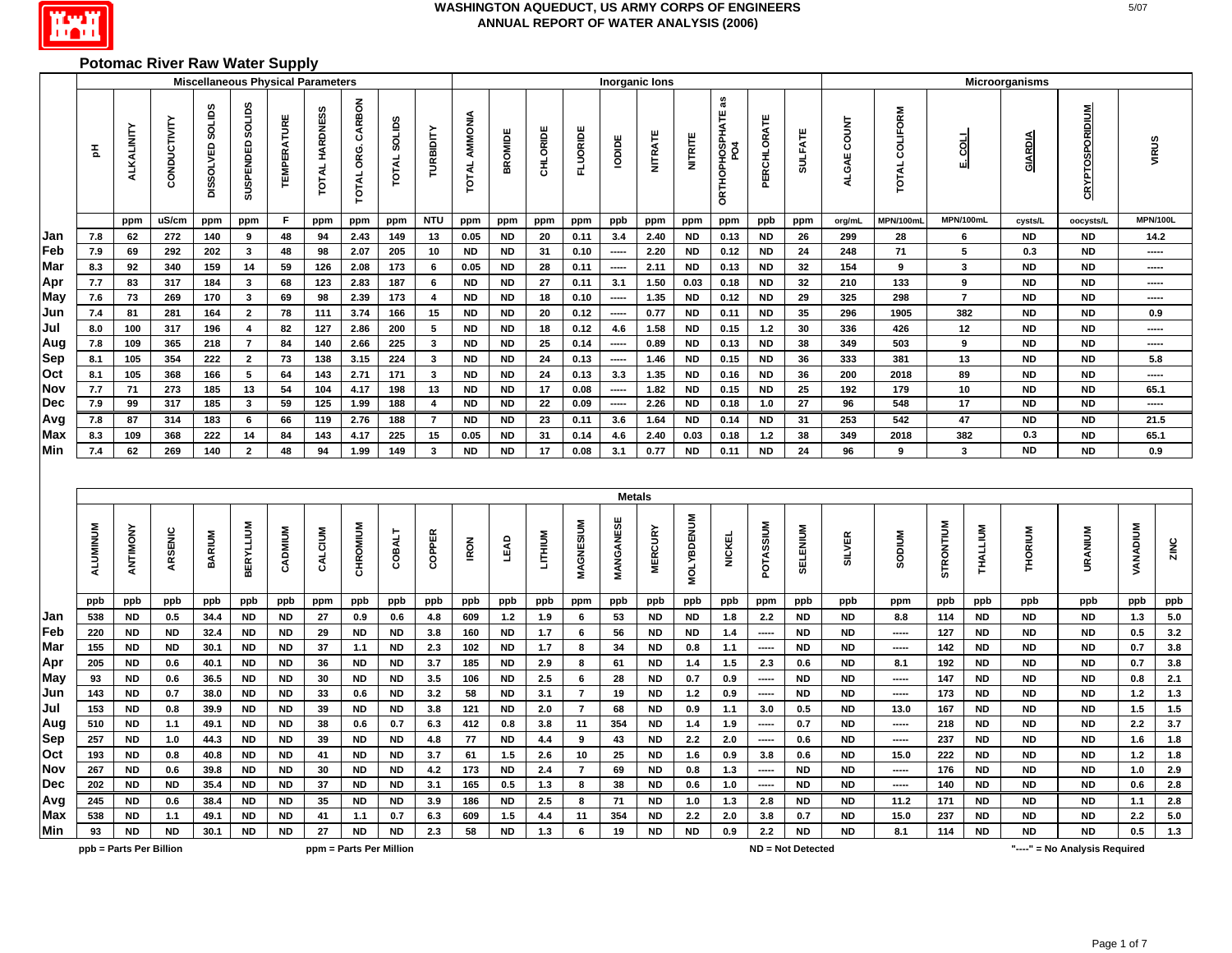

|                  |                         |                        |          |                         | Inorganic lons |                |                        |                                                      |                                                                                                  |                |          |                        |                  |               |                         |                        |          |                  |                         |             |                   |                  |              | <b>Metals</b>           |                  |                        |                   |               |                   |                  |                        |              |                  |                        |                        |                               |                  |            |
|------------------|-------------------------|------------------------|----------|-------------------------|----------------|----------------|------------------------|------------------------------------------------------|--------------------------------------------------------------------------------------------------|----------------|----------|------------------------|------------------|---------------|-------------------------|------------------------|----------|------------------|-------------------------|-------------|-------------------|------------------|--------------|-------------------------|------------------|------------------------|-------------------|---------------|-------------------|------------------|------------------------|--------------|------------------|------------------------|------------------------|-------------------------------|------------------|------------|
|                  |                         |                        |          |                         |                |                |                        |                                                      |                                                                                                  |                |          |                        |                  |               |                         |                        |          |                  |                         |             |                   |                  |              |                         |                  |                        |                   |               |                   |                  |                        |              |                  |                        |                        |                               |                  |            |
|                  | AMMONIA<br><b>TOTAL</b> | <b>BROMIDE</b>         | CHLORIDE | <b>FLUORIDE</b>         | lopipe         | <b>NITRATE</b> | <b>NITRITE</b>         | ORTHOPHOSPHATE as PO4                                | PERCHLORATE                                                                                      | <b>SULFATE</b> | ALUMINUM | ANTIMONY               | ARSENIC          | <b>BARIUM</b> | <b>BERYLLIUM</b>        | CADMIUM                | CALCIUM  | CHROMIUM         | COBALT                  | COPPER      | <b>RON</b>        | LEAD             | LITHIUM      | MAGNESIUM               | <b>MANGANESE</b> | <b>MERCURY</b>         | <b>MOLYBDENUM</b> | <b>NICKEL</b> | POTASSIUM         | SELENIUM         | <b>SILVER</b>          | SODIUM       | <b>STRONTIUM</b> | THALLIUM               | THORIUM                | URANIUM                       | VANADIUM         |            |
| <b>EPA</b>       |                         |                        |          |                         |                |                |                        |                                                      |                                                                                                  |                |          |                        |                  |               |                         |                        |          |                  |                         |             |                   |                  |              |                         |                  |                        |                   |               |                   |                  |                        |              |                  |                        |                        |                               |                  |            |
| MCL <sup>*</sup> |                         |                        |          | $\overline{\mathbf{4}}$ |                | 10             | $\overline{1}$         | Dalecarlia Water Treatment Plant Finished Water      |                                                                                                  |                |          | 6                      | $10$             | 2000          | $\overline{\mathbf{4}}$ | ${\bf 5}$              |          | 100              |                         |             |                   |                  |              |                         |                  | $\overline{2}$         |                   |               |                   | 50               |                        |              |                  | $\mathbf{2}$           |                        |                               |                  |            |
|                  | ppm                     | ppm                    | ppm      | ppm                     | ppb            | ppm            | ppm                    | ppm                                                  | ppb                                                                                              | ppm            | ppb      | ppb                    | ppb              | ppb           | ppb                     | ppb                    | ppm      | ppb              | ppb                     | ppb         | ppb               | ppb              | ppb          | ppm                     | ppb              | ppb                    | ppb               | ppb           | ppm               | ppb              | ppb                    | ppm          | ppb              | ppb                    | ppb                    | ppb                           | ppb              | ppb        |
| Jan              | 0.93                    | <b>ND</b>              | 27       | 0.83                    | 4.9            | 2.42           | <b>ND</b>              | 3.11                                                 | <b>ND</b>                                                                                        | 41             | 29       | ND                     | <b>ND</b>        | 30            | <b>ND</b>               | <b>ND</b>              | 34       | <b>ND</b>        | <b>ND</b>               | 2.8         | <b>ND</b>         | <b>ND</b>        | 1.7          | $\overline{7}$          | 0.8              | <b>ND</b>              | 0.5               | 1.2           | 2.3               | <b>ND</b>        | <b>ND</b>              | 11.0         | 118              | <b>ND</b>              | <b>ND</b>              | <b>ND</b>                     | <b>ND</b>        | 1.5        |
| Feb              | 0.93                    | <b>ND</b>              | 34       | 0.87                    |                | 2.30           | ND.                    | 2.23                                                 | <b>ND</b>                                                                                        | 39             | 35       | ND                     | <b>ND</b>        | 31            | <b>ND</b>               | ND                     | 35       | <b>ND</b>        | ND                      | 2.7         | 12.4              | ND               | 1.4          | $\overline{7}$          | 30.7             | <b>ND</b>              | 0.7               | 1.1           |                   | 0.5              | <b>ND</b>              |              | 130              | <b>ND</b>              | ND                     | <b>ND</b>                     | <b>ND</b>        | 2.0        |
| Mar              | 0.84                    | <b>ND</b>              | 32       | 0.81                    |                | 2.12           | <b>ND</b>              | 2.47                                                 | <b>ND</b>                                                                                        | 44             | 22       | ND                     | <b>ND</b>        | 29            | <b>ND</b>               | ND                     | 42       | 0.8              | ND                      | 1.9         | ND                | ND               | 1.4          | 8                       | 0.5              | <b>ND</b>              | 0.8               | 0.9           |                   | ND               | <b>ND</b>              |              | 143              | <b>ND</b>              | ND                     | ND                            | <b>ND</b>        | 1.3        |
| Apr              | 0.83                    | <b>ND</b>              | 30       | 0.85                    | 3.4            | 1.37           | <b>ND</b>              | 2.46                                                 | <b>ND</b>                                                                                        | 50             | 32       | <b>ND</b>              | <b>ND</b>        | 38            | <b>ND</b>               | <b>ND</b>              | 44       | $1.2$            | ND                      | 2.6         | 25.7              | <b>ND</b>        | 2.8          | 8                       | 2.6              | <b>ND</b>              | 1.3               | 1.0           | 2.2               | 0.7              | <b>ND</b>              | 8.5          | 197              | <b>ND</b>              | <b>ND</b>              | <b>ND</b>                     | 0.6              | 1.5        |
| May              | 0.90                    | <b>ND</b>              | 24       | 0.87                    |                | 1.28           | <b>ND</b>              | 2.39                                                 | ND                                                                                               | 45             | 24       | <b>ND</b>              | <b>ND</b>        | 35            | <b>ND</b>               | <b>ND</b>              | 40       | 0.7              | <b>ND</b>               | 2.1         | <b>ND</b>         | <b>ND</b>        | 2.1          | 6                       | 1.4              | <b>ND</b>              | 0.7               | 1.7           |                   | <b>ND</b>        | <b>ND</b>              |              | 151              | <b>ND</b>              | <b>ND</b>              | <b>ND</b>                     | 0.6              | 1.1        |
| Jun              | 0.90                    | ND                     | 24       | 0.99                    |                | 0.76           | <b>ND</b>              | 2.40                                                 | <b>ND</b>                                                                                        | 50             | 49       | ND                     | <b>ND</b>        | 38            | <b>ND</b>               | ND                     | 44       | 0.5              | <b>ND</b>               | 2.0         | <b>ND</b>         | <b>ND</b>        | 2.9          | $\overline{7}$          | $1.3$            | <b>ND</b>              | 1.0               | 1.1           |                   | <b>ND</b>        | <b>ND</b>              |              | 176              | <b>ND</b>              | <b>ND</b>              | <b>ND</b>                     | 0.8              | 0.9        |
| Jul              | 0.86                    | <b>ND</b>              | 25       | 1.00                    | 6.6            | 1.51           | <b>ND</b>              | 2.41                                                 | <b>ND</b>                                                                                        | 48             | 41       | ND                     | <b>ND</b>        | 39            | <b>ND</b>               | <b>ND</b>              | 47       | 1.1              | <b>ND</b>               | 2.0         | <b>ND</b>         | <b>ND</b>        | 1.3          | 8                       | 1.0              | <b>ND</b>              | 0.9               | 0.7           | 3.1               | 0.6              | <b>ND</b>              | 14.0         | 166              | <b>ND</b>              | <b>ND</b>              | <b>ND</b>                     | 1.3              | 2.2        |
| Aug              | 0.84                    | <b>ND</b>              | 30       | 0.73                    |                | 0.86           | <b>ND</b>              | 2.42                                                 | <b>ND</b>                                                                                        | 56             | 78       | <b>ND</b>              | 0.6              | 39            | <b>ND</b>               | <b>ND</b>              | 46       | 0.9              | <b>ND</b>               | 2.7         | <b>ND</b>         | <b>ND</b>        | 3.5          | 11                      | 1.1              | <b>ND</b>              | 1.4               | 0.8           |                   | 0.6              | <b>ND</b>              |              | 218              | <b>ND</b>              | <b>ND</b>              | <b>ND</b>                     | 1.3              | 0.7        |
| Sep              | 0.88                    | <b>ND</b>              | 30       | 0.98                    |                | 1.36           | <b>ND</b>              | 2.39                                                 | 0.7                                                                                              | 54             | 58       | <b>ND</b>              | 0.7              | 42            | <b>ND</b>               | <b>ND</b>              | 47       | <b>ND</b>        | ND                      | 4.1         | <b>ND</b>         | <b>ND</b>        | 4.1          | 10                      | 2.3              | <b>ND</b>              | 2.4               | $1.2$         |                   | 0.7              | <b>ND</b>              |              | 245              | <b>ND</b>              | <b>ND</b>              | <b>ND</b>                     | 1.4              | 1.6        |
| Oct              | 0.90                    | <b>ND</b>              | 29       | 0.92                    | 4.0            | 1.24           | <b>ND</b>              | 2.40                                                 | <b>ND</b>                                                                                        | 56             | 50       | <b>ND</b>              | 0.6              | -39           | <b>ND</b>               | <b>ND</b>              | 47       | <b>ND</b>        | <b>ND</b>               | 3.1         | <b>ND</b>         | 1.0              | 2.3          | 10                      | 1.0              | <b>ND</b>              | 1.6               | 1.0           | 3.6               | 0.6              | <b>ND</b>              | 17.0         | 230              | <b>ND</b>              | <b>ND</b>              | <b>ND</b>                     | 1.1              | 1.3        |
| Nov              | 0.88                    | <b>ND</b>              | 22       | 0.55                    |                | 1.72           | <b>ND</b>              | 2.34                                                 | <b>ND</b>                                                                                        | 43             | 44       | <b>ND</b>              | <b>ND</b>        | 35            | <b>ND</b>               | <b>ND</b>              | 39       | 1.3              | <b>ND</b>               | 2.4         | <b>ND</b>         | <b>ND</b>        | 2.3          | $\overline{7}$          | 0.8              | <b>ND</b>              | 0.8               | 1.0           |                   | 0.5              | <b>ND</b>              |              | 169              | <b>ND</b>              | <b>ND</b>              | <b>ND</b>                     | 0.9              | $1.1$      |
| Dec              | 0.87                    | <b>ND</b>              | 26       | 0.82                    |                | 2.25           | <b>ND</b>              | 2.47                                                 | 1.6                                                                                              | 45             | 41       | ND                     | <b>ND</b>        | 34            | <b>ND</b>               | ND                     | 44       | 0.7              | <b>ND</b>               | 2.3         | <b>ND</b>         | <b>ND</b>        | 1.3          | 8                       | 1.5              | <b>ND</b>              | 0.6               | 0.9           |                   | <b>ND</b>        | <b>ND</b>              |              | 141              | <b>ND</b>              | <b>ND</b>              | <b>ND</b>                     | <b>ND</b>        | $1.2$      |
| Avg              | 0.88                    | <b>ND</b>              | 28       | 0.85                    | 4.7            | 1.60           | <b>ND</b>              | 2.46                                                 | <b>ND</b>                                                                                        | 48             | 42       | <b>ND</b>              | <b>ND</b>        | 36            | <b>ND</b>               | <b>ND</b>              | 42       | 0.6              | <b>ND</b>               | 2.6         | <b>ND</b>         | <b>ND</b>        | 2.3          | 8                       | 3.7              | <b>ND</b>              | 1.0               | 1.0           | 2.8               | <b>ND</b>        | <b>ND</b>              | 12.6         | 174              | <b>ND</b>              | <b>ND</b>              | <b>ND</b>                     | 0.6              | $1.4$      |
| Max              | 0.93                    | <b>ND</b>              | 34       | 1.00                    | 6.6            | 2.42           | <b>ND</b>              | 3.11                                                 | 1.6                                                                                              | 56             | 78       | <b>ND</b>              | 0.7              | 42            | <b>ND</b>               | <b>ND</b>              | 47       | 1.3              | ND                      | 4.1         | 25.7              | 1.0              | 4.1          | 11                      | 30.7             | <b>ND</b>              | 2.4               | 1.7           | 3.6               | 0.7              | <b>ND</b>              | 17.0         | 245              | <b>ND</b>              | <b>ND</b>              | <b>ND</b>                     | 1.4              | 2.2        |
| Min              | 0.83                    | <b>ND</b>              | 22       | 0.55                    | 3.4            | 0.76           | <b>ND</b>              | 2.23                                                 | <b>ND</b>                                                                                        | 39             | 22       | <b>ND</b>              | <b>ND</b>        | 29            | <b>ND</b>               | <b>ND</b>              | 34       | <b>ND</b>        | <b>ND</b>               | 1.9         | <b>ND</b>         | <b>ND</b>        | 1.3          | 6                       | 0.5              | <b>ND</b>              | 0.5               | 0.7           | 2.2               | <b>ND</b>        | <b>ND</b>              | 8.5          | 118              | <b>ND</b>              | <b>ND</b>              | <b>ND</b>                     | <b>ND</b>        | 0.7        |
|                  |                         |                        |          |                         |                |                |                        |                                                      |                                                                                                  |                |          |                        |                  |               |                         |                        |          |                  |                         |             |                   |                  |              |                         |                  |                        |                   |               |                   |                  |                        |              |                  |                        |                        |                               |                  |            |
|                  |                         |                        |          |                         |                |                |                        | <b>McMillan Water Treatment Plant Finished Water</b> |                                                                                                  |                |          |                        |                  |               |                         |                        |          |                  |                         |             |                   |                  |              |                         |                  |                        |                   |               |                   |                  |                        |              |                  |                        |                        |                               |                  |            |
| Jan              | 0.95                    | <b>ND</b>              | 30       | 0.79                    | 4.9            | 2.47           | ND                     | 3.17                                                 | <b>ND</b>                                                                                        | 44             | 37       | <b>ND</b>              | <b>ND</b>        | 33            | <b>ND</b>               | <b>ND</b>              | 32       | <b>ND</b>        | <b>ND</b>               | 5.9         | <b>ND</b>         | <b>ND</b>        | 1.6          | $\overline{7}$          | 0.7              | <b>ND</b>              | 0.7               | 1.1           | 2.4               | <b>ND</b>        | <b>ND</b>              | 12.0         | 144              | <b>ND</b>              | <b>ND</b>              | <b>ND</b>                     | <b>ND</b>        | $1.5$      |
| Feb              | 0.91                    | ND                     | 31       | 0.89                    |                | 2.27           | <b>ND</b>              | 2.39                                                 | <b>ND</b>                                                                                        | 40             | 30       | ND                     | <b>ND</b>        | 29            | <b>ND</b>               | <b>ND</b>              | 32       | <b>ND</b>        | ND                      | 4.1         | <b>ND</b>         | <b>ND</b>        | 1.4          | 6                       | <b>ND</b>        | <b>ND</b>              | <b>ND</b>         | 1.0           |                   | ND               | <b>ND</b>              |              | 116              | <b>ND</b>              | <b>ND</b>              | <b>ND</b>                     | <b>ND</b>        | $1.2$      |
| Mar              | 0.93                    | <b>ND</b>              | 32       | 0.91                    |                | 2.15           | <b>ND</b>              | 2.49                                                 | <b>ND</b>                                                                                        | 43             | 18       | ND                     | <b>ND</b>        | 30            | <b>ND</b>               | <b>ND</b>              | 37       | 0.8              | <b>ND</b>               | 4.5         | <b>ND</b>         | <b>ND</b>        | 1.3          | 8                       | 0.7              | <b>ND</b>              | 0.6               | 1.0           |                   | ND               | <b>ND</b>              |              | 137              | <b>ND</b>              | <b>ND</b>              | <b>ND</b>                     | <b>ND</b>        | 1.5        |
| Apr              | 0.93                    | <b>ND</b>              | 33       | 0.83                    | 5.0            | 1.43           | <b>ND</b>              | 2.59                                                 | <b>ND</b>                                                                                        | 53             | 43       | <b>ND</b>              | <b>ND</b>        | 37            | <b>ND</b>               | ND                     | 42       | <b>ND</b>        | <b>ND</b>               | 4.8         | 18.8              | ND               | 2.3          | 9                       | 0.6              | <b>ND</b>              | 1.2               | 0.9           | 2.5               | 0.6              | <b>ND</b>              | 15.0         | 195              | <b>ND</b>              | <b>ND</b>              | <b>ND</b>                     | <b>ND</b>        | 1.5        |
| May              | 0.99                    | <b>ND</b>              | 23       | 0.85                    |                | 1.17           | <b>ND</b>              | 2.44                                                 | ND.                                                                                              | 46             | 42       | ND                     | <b>ND</b>        | 34            | <b>ND</b>               | <b>ND</b>              | 35       | 0.5              | <b>ND</b>               | 7.5         | <b>ND</b>         | <b>ND</b>        | 3.0          | 6                       | 0.8              | <b>ND</b>              | 0.6               | 0.9           |                   | ND               | <b>ND</b>              |              | 135              | <b>ND</b>              | ND                     | <b>ND</b>                     | <b>ND</b>        | $1.2$      |
| Jun              | 0.97                    | <b>ND</b>              | 25       | 0.83                    |                | 0.77           | <b>ND</b>              | 2.40                                                 | <b>ND</b>                                                                                        | 53             | 52       | ND                     | <b>ND</b>        | 37            | <b>ND</b>               | <b>ND</b>              | 38       | 0.6              | <b>ND</b>               | 8.0         | <b>ND</b>         | <b>ND</b>        | 3.1          | $\overline{7}$          | $1.4$            | <b>ND</b>              | 0.8               | 1.0           |                   | ND               | <b>ND</b>              |              | 160              | <b>ND</b>              | <b>ND</b>              | <b>ND</b>                     | 0.6              | $1.1$      |
| Jul              | 0.95                    | <b>ND</b>              | 25       | 0.94                    | 6.3            | 1.26           | <b>ND</b>              | 2.37                                                 | <b>ND</b>                                                                                        | 49             | 65       | <b>ND</b>              | <b>ND</b>        | 34            | <b>ND</b>               | <b>ND</b>              | 41       | 0.9              | <b>ND</b>               | 12.5        | 31.7              | 0.8              | 2.7          | $\overline{7}$          | 2.5              | <b>ND</b>              | 0.6               | 2.0           | 3.3               | 0.6              | <b>ND</b>              | 15.0         | 121              | <b>ND</b>              | <b>ND</b>              | <b>ND</b>                     | 0.7              | 5.1        |
| Aug              | 0.95                    | <b>ND</b>              | 30       | 0.74                    |                | 0.89           | ND                     | 2.36                                                 | <b>ND</b>                                                                                        | 58             | 82       | ND                     | <b>ND</b>        | 40            | <b>ND</b>               | ND                     | 43       | 0.8              | ND                      | 10.3        | <b>ND</b>         | <b>ND</b>        | 2.3          | 11                      | 3.8              | <b>ND</b>              | 1.5               | 0.9           |                   | 0.6              | <b>ND</b>              |              | 209              | <b>ND</b>              | <b>ND</b>              | <b>ND</b>                     | 1.0              | 1.6        |
| Sep              | 0.90                    | <b>ND</b>              | 31       | 0.90                    |                | 1.10           | <b>ND</b>              | 2.35                                                 | <b>ND</b>                                                                                        | 59             | 64       | <b>ND</b>              | 0.5              | 41            | <b>ND</b>               | <b>ND</b>              | 42       | <b>ND</b>        | <b>ND</b>               | 10.4        | <b>ND</b>         | <b>ND</b>        | 3.0          | 10                      | 1.4              | <b>ND</b>              | 2.0               | 1.4           |                   | 0.6              | <b>ND</b>              |              | 230              | <b>ND</b>              | <b>ND</b>              | <b>ND</b>                     | 1.1              | $0.8\,$    |
| Oct              | 0.94                    | <b>ND</b>              | 29       | 0.91                    | 4.3            | 1.23           | <b>ND</b>              | 2.41                                                 | <b>ND</b>                                                                                        | 57             | 49       | ND                     | 0.6              | 37            | <b>ND</b>               | <b>ND</b>              | 44       | <b>ND</b>        | <b>ND</b>               | 12.3        | <b>ND</b>         | 0.9              | 1.9          | 10                      | 1.0              | <b>ND</b>              | 1.5               | 0.9           | 3.5               | 0.6              | <b>ND</b>              | 18.0         | 211              | <b>ND</b>              | <b>ND</b>              | <b>ND</b>                     | 1.0              | $1.1$      |
| Nov              | 0.98                    | <b>ND</b>              | 23       | 0.42                    |                | 1.51           | <b>ND</b>              | 2.34                                                 | <b>ND</b>                                                                                        | 45             | 38       | ND                     | <b>ND</b>        | 37            | <b>ND</b>               | <b>ND</b>              | 36       | $1.1$            | <b>ND</b>               | 6.8         | <b>ND</b>         | <b>ND</b>        | 2.5          | $\overline{7}$          | 0.6              | <b>ND</b>              | $1.1$             | 0.9           |                   | 0.5              | <b>ND</b>              |              | 185              | <b>ND</b>              | <b>ND</b>              | <b>ND</b>                     | 0.7              | 0.9        |
| Dec              | 0.86                    | ND                     | 26       | 0.77                    |                | 2.18           | <b>ND</b>              | 2.29                                                 | <b>ND</b>                                                                                        | 49             | 66       | <b>ND</b>              | <b>ND</b>        | 32            | <b>ND</b>               | <b>ND</b>              | 40       | 0.6              | <b>ND</b>               | 5.0         | <b>ND</b>         | <b>ND</b>        | 1.6          | $\overline{7}$          | 0.6              | <b>ND</b>              | <b>ND</b>         | 1.1           |                   | <b>ND</b>        | <b>ND</b>              |              | 122              | <b>ND</b>              | <b>ND</b>              | <b>ND</b>                     | <b>ND</b>        | 2.6        |
| Avg              | 0.94                    | <b>ND</b>              | 28       | 0.81                    | 5.1            | 1.54           | <b>ND</b>              | 2.47                                                 | <b>ND</b>                                                                                        | 50             | 49       | <b>ND</b>              | <b>ND</b>        | 35            | <b>ND</b>               | <b>ND</b>              | 38       | <b>ND</b>        | <b>ND</b>               | 7.7         | <b>ND</b>         | ND               | 2.2          | 8                       | 1.3              | <b>ND</b>              | 0.9               | 1.1           | 2.9               | <b>ND</b>        | <b>ND</b>              | 15.0         | 164              | <b>ND</b>              | <b>ND</b>              | <b>ND</b>                     | <b>ND</b>        | $1.7$      |
| Max              | 0.99<br>0.86            | <b>ND</b><br><b>ND</b> | 33<br>23 | 0.94<br>0.42            | 6.3<br>4.3     | 2.47<br>0.77   | <b>ND</b><br><b>ND</b> | 3.17<br>2.29                                         | <b>ND</b><br><b>ND</b>                                                                           | 59<br>40       | 82<br>18 | <b>ND</b><br><b>ND</b> | 0.6<br><b>ND</b> | 41<br>29      | <b>ND</b><br><b>ND</b>  | <b>ND</b><br><b>ND</b> | 44<br>32 | 1.1<br><b>ND</b> | <b>ND</b><br><b>ND</b>  | 12.5<br>4.1 | 31.7<br><b>ND</b> | 0.9<br><b>ND</b> | 3.1<br>$1.3$ | 11<br>6                 | 3.8<br><b>ND</b> | <b>ND</b><br><b>ND</b> | 2.0<br><b>ND</b>  | 2.0<br>0.9    | 3.5<br>2.4        | 0.6<br><b>ND</b> | <b>ND</b><br><b>ND</b> | 18.0<br>12.0 | 230<br>116       | <b>ND</b><br><b>ND</b> | <b>ND</b><br><b>ND</b> | <b>ND</b><br><b>ND</b>        | 1.1<br><b>ND</b> | 5.1<br>0.8 |
| Min              |                         |                        |          |                         |                |                |                        |                                                      | *EPA MCL = Environmental Protection Agency's Maximum Contaminant Level for regulated parameters. |                |          |                        |                  |               |                         |                        |          |                  | ppb = Parts Per Billion |             |                   |                  |              | ppm = Parts Per Million |                  |                        |                   |               | ND = Not Detected |                  |                        |              |                  |                        |                        | "----" = No Analysis Required |                  |            |

Page 2 of 7

5/07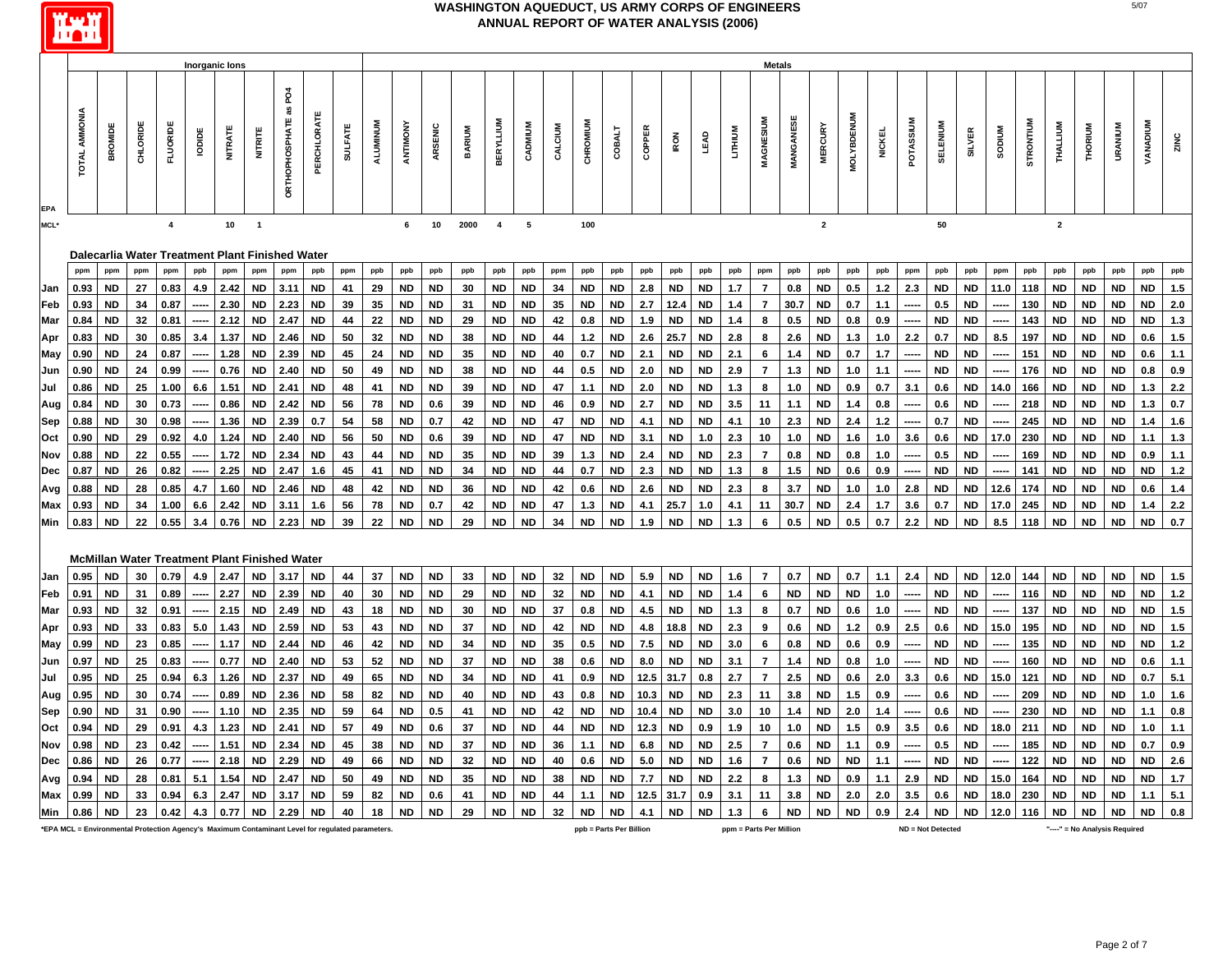

|            |       |            |              |                    |                      |                | <b>Miscellaneous Physical Parameters</b>             |                        |                                  |                                                                                                  |                             |                      | Microorganisms |                                  |                           |                          |                      | <b>Haloacetic Acids (HAAs)</b> |                      |                        |            | <b>Trihalomethanes (THMs)</b> |                             |                  |                       |                |                     |                           |                     |                   |                  |                |                             |                      | <b>Volatile Organic Compounds (VOCs)</b> |               |                               |                 |                       |                   |                     |
|------------|-------|------------|--------------|--------------------|----------------------|----------------|------------------------------------------------------|------------------------|----------------------------------|--------------------------------------------------------------------------------------------------|-----------------------------|----------------------|----------------|----------------------------------|---------------------------|--------------------------|----------------------|--------------------------------|----------------------|------------------------|------------|-------------------------------|-----------------------------|------------------|-----------------------|----------------|---------------------|---------------------------|---------------------|-------------------|------------------|----------------|-----------------------------|----------------------|------------------------------------------|---------------|-------------------------------|-----------------|-----------------------|-------------------|---------------------|
|            |       |            |              |                    |                      |                |                                                      |                        |                                  |                                                                                                  |                             |                      |                |                                  |                           |                          |                      |                                |                      |                        |            |                               |                             |                  |                       |                |                     |                           |                     |                   |                  |                |                             |                      |                                          |               |                               |                 |                       |                   |                     |
|            | 玉     | ALKALINITY | CONDUCTIVITY | <b>TEMPERATURE</b> | <b>TOTAL CHLORIN</b> | TOTAL HARDNESS | TOTAL ORG. CARBON                                    | TOTAL DISSOLVED SOLIDS | <b>SOLIDS</b><br>TOTAL SUSPENDED | TURBIDITY (Average)*                                                                             | TOTAL COLIFORM (% positive) | E. COLI (% positive) | ALGAE COUNT    | <b>HETEROTROPHIC PLATE COUNT</b> | <b>DIBROMOACETIC ACID</b> | DICHLOROACETIC ACID      | MONOBROMOACETIC ACID | MONOCHLOROACETIC ACID          | TRICHLOROACETIC ACID | TOTAL HALOACETIC ACIDS | CHLOROFORM | <b>BROMODICHLOROMETHANE</b>   | <b>CHLORODIBROMOMETHANE</b> | <b>BROMOFORM</b> | TOTAL TRIHALOMETHANES | <b>BENZENE</b> | <b>BROMOBENZENE</b> | <b>BROMOCHLOROMETHANE</b> | <b>BROMOMETHANE</b> | tert-BUTYLBENZENE | sec-BUTYLBENZENE | n-BUTYLBENZENE | <b>CARBON TETRACHLORIDE</b> | <b>CHLOROBENZENE</b> | CHLOROETHANE                             | CHLOROMETHANE | 2-CHLOROTOLUENE               | 4-CHLOROTOLUENE | <b>DIBROMOMETHANE</b> | 3-DICHLOROBENZENE | 1,4-DICHLOROBENZENE |
| <b>EPA</b> |       |            |              |                    | 4.0                  |                |                                                      |                        |                                  |                                                                                                  |                             |                      |                |                                  |                           |                          |                      |                                |                      |                        |            |                               |                             |                  |                       | ${\bf 5}$      |                     |                           |                     |                   |                  |                |                             |                      |                                          |               |                               |                 |                       |                   |                     |
| MCL*       |       |            |              |                    |                      |                |                                                      |                        |                                  | 0.3                                                                                              |                             |                      |                |                                  |                           |                          |                      |                                |                      |                        |            |                               |                             |                  |                       |                |                     |                           |                     |                   |                  |                | $5^{\circ}$                 | 100                  |                                          |               |                               |                 |                       |                   | 75                  |
|            |       |            |              |                    |                      |                | Dalecarlia Water Treatment Plant Finished Water      |                        |                                  |                                                                                                  |                             |                      |                |                                  |                           |                          |                      |                                |                      |                        |            |                               |                             |                  |                       |                |                     |                           |                     |                   |                  |                |                             |                      |                                          |               |                               |                 |                       |                   |                     |
|            |       | ppm        | JS/cm        |                    | ppm                  | ppm            | ppm                                                  | ppm                    | ppm                              | <b>NTU</b>                                                                                       | $% +$                       | $\% +$               | Org/ml         | CFU/mL                           | ppb                       | ppb                      | ppb                  | ppb                            | ppb                  | ppb                    | ppb        | ppb                           | ppb                         | ppb              | ppb                   | ppb            | ppb                 | ppb                       | ppb                 | ppb               | ppb              | ppb            | ppb                         | ppb                  | ppb                                      | ppb           | ppb                           | ppb             | ppb                   | ppb               | ppb                 |
| Jan        | 7.7   | 60         | 313          | 48                 | 3.7                  | 112            | 1.50                                                 | 168                    | <b>ND</b>                        | 0.05                                                                                             | $\mathbf 0$                 | 0                    | 0              | 26                               | <b>ND</b>                 | 12.0                     | <b>ND</b>            | <b>ND</b>                      | 12.9                 | 24.9                   | 11.2       | 3.9                           | <b>ND</b>                   | <b>ND</b>        | 15.1                  | <b>ND</b>      | <b>ND</b>           | <b>ND</b>                 | <b>ND</b>           | <b>ND</b>         | <b>ND</b>        | <b>ND</b>      | <b>ND</b>                   | <b>ND</b>            | <b>ND</b>                                | <b>ND</b>     | <b>ND</b>                     | <b>ND</b>       | <b>ND</b>             | ND                | <b>ND</b>           |
| Feb        | 7.7   | 64         | 327          | 47                 | 3.8                  | 115            | 1.36                                                 | 210                    | <b>ND</b>                        | 0.05                                                                                             | 0                           | 0                    | 8              | 80                               |                           |                          |                      |                                |                      |                        | 6.8        | 3.7                           | 0.7                         | <b>ND</b>        | 11.2                  | <b>ND</b>      | ND                  | <b>ND</b>                 | <b>ND</b>           | ND                | <b>ND</b>        | <b>ND</b>      | <b>ND</b>                   | <b>ND</b>            | <b>ND</b>                                | <b>ND</b>     | <b>ND</b>                     | <b>ND</b>       | <b>ND</b>             | ND                | <b>ND</b>           |
| Mar        | 7.7   | 85         | 370          | 54                 | 3.7                  | 139            | 1.36                                                 | 196                    | ND                               | 0.05                                                                                             | 0                           | 0                    | 0              | -1                               |                           | $\overline{\phantom{a}}$ |                      |                                |                      |                        | 6.9        | 4.1                           | 0.9                         | <b>ND</b>        | 11.9                  | <b>ND</b>      | ND                  | <b>ND</b>                 | <b>ND</b>           | ND                | <b>ND</b>        | <b>ND</b>      | <b>ND</b>                   | <b>ND</b>            | <b>ND</b>                                | <b>ND</b>     | <b>ND</b>                     | <b>ND</b>       | <b>ND</b>             | ND                | <b>ND</b>           |
| Apr        | 7.7   | 83         | 371          | 65                 | 3.7                  | 148            | 1.66                                                 | 234                    | $\mathbf{1}$                     | 0.06                                                                                             | 0                           | 0                    | 0              | 3                                | <b>ND</b>                 | 11.1                     | <b>ND</b>            | <b>ND</b>                      | 11.8                 | 22.9                   | 14.0       | 6.2                           | 1.1                         | <b>ND</b>        | 21.3                  | <b>ND</b>      | ND                  | <b>ND</b>                 | <b>ND</b>           | ND                | <b>ND</b>        | <b>ND</b>      | <b>ND</b>                   | <b>ND</b>            | <b>ND</b>                                | <b>ND</b>     | <b>ND</b>                     | <b>ND</b>       | <b>ND</b>             | ND                | <b>ND</b>           |
| May        | 7.7   | 71         | 321          | 69                 | 3.7                  | 122            | 1.58                                                 | 168                    | <b>ND</b>                        | 0.05                                                                                             | 0                           | 0                    | 5              | $\mathbf{3}$                     |                           |                          |                      |                                |                      |                        | 16.7       | 5.9                           | 0.9                         | <b>ND</b>        | 23.5                  | <b>ND</b>      | <b>ND</b>           | <b>ND</b>                 | <b>ND</b>           | <b>ND</b>         | <b>ND</b>        | <b>ND</b>      | <b>ND</b>                   | <b>ND</b>            | <b>ND</b>                                | <b>ND</b>     | <b>ND</b>                     | <b>ND</b>       | <b>ND</b>             | ND                | <b>ND</b>           |
| Jun        | 7.7   | 79         | 344          | 78                 | 3.7                  | 139            | 1.91                                                 | 217                    | <b>ND</b>                        | 0.06                                                                                             | 0                           | 0                    | 4              | 16                               |                           |                          |                      |                                |                      |                        | 25.8       | 8.2                           | 1.4                         | <b>ND</b>        | 35.4                  | <b>ND</b>      | <b>ND</b>           | <b>ND</b>                 | <b>ND</b>           | <b>ND</b>         | <b>ND</b>        | <b>ND</b>      | <b>ND</b>                   | <b>ND</b>            | <b>ND</b>                                | <b>ND</b>     | <b>ND</b>                     | <b>ND</b>       | <b>ND</b>             | <b>ND</b>         | <b>ND</b>           |
| Jul        | 7.7   | 95         | 371          | 81                 | 3.8                  | 151            | 2.01                                                 | 255                    | <b>ND</b>                        | 0.06                                                                                             | 0.8                         | 0                    | 12             | 15                               | <b>ND</b>                 | 18.0                     | <b>ND</b>            | 2.3                            | 16.4                 | 36.7                   | 43.0       | 7.4                           | 0.6                         | <b>ND</b>        | 51.0                  | <b>ND</b>      | <b>ND</b>           | <b>ND</b>                 | <b>ND</b>           | <b>ND</b>         | <b>ND</b>        | <b>ND</b>      | <b>ND</b>                   | <b>ND</b>            | <b>ND</b>                                | <b>ND</b>     | <b>ND</b>                     | <b>ND</b>       | <b>ND</b>             | <b>ND</b>         | <b>ND</b>           |
|            | 7.7   | 102        | 408          | 83                 | 3.8                  | 160            | 2.08                                                 | 241                    | 4                                | 0.06                                                                                             | $\bf{0}$                    | 0                    | 3              | 27                               |                           | $\overline{\phantom{a}}$ |                      |                                |                      |                        | 40.9       | 11.1                          | 1.7                         | <b>ND</b>        | 53.7                  | <b>ND</b>      | ND                  | <b>ND</b>                 | <b>NR</b>           | ND                | <b>ND</b>        | <b>ND</b>      | <b>ND</b>                   | <b>ND</b>            | <b>ND</b>                                | <b>ND</b>     | <b>ND</b>                     | <b>ND</b>       | <b>ND</b>             | ND                | <b>ND</b>           |
| Aug<br>Sep | 7.7   | 99         | 399          | 73                 | 3.7                  | 157            | 2.13                                                 | 223                    | <b>ND</b>                        | 0.05                                                                                             | 0                           | 0                    | 5              | 21                               |                           |                          |                      |                                |                      |                        | 32.6       | 11.3                          | 2.1                         | <b>ND</b>        | 46.0                  | <b>ND</b>      | <b>ND</b>           | <b>ND</b>                 | <b>ND</b>           | <b>ND</b>         | <b>ND</b>        | <b>ND</b>      | <b>ND</b>                   | <b>ND</b>            | <b>ND</b>                                | <b>ND</b>     | <b>ND</b>                     | <b>ND</b>       | <b>ND</b>             | ND                | <b>ND</b>           |
| Oct        | 7.7   | 96         | 412          | 64                 | 3.8                  | 159            | 1.90                                                 | 221                    | <b>ND</b>                        | 0.06                                                                                             | $\bf{0}$                    | 0                    | 0              | 6                                | <b>ND</b>                 | 10.7                     | <b>ND</b>            | 1.6                            | 10.8                 | 23.1                   | 20.8       | 8.7                           | 1.6                         | <b>ND</b>        | 31.1                  | <b>ND</b>      | <b>ND</b>           | <b>ND</b>                 | <b>ND</b>           | <b>ND</b>         | <b>ND</b>        | <b>ND</b>      | <b>ND</b>                   | <b>ND</b>            | <b>ND</b>                                | <b>ND</b>     | <b>ND</b>                     | <b>ND</b>       | <b>ND</b>             | ND                | <b>ND</b>           |
| Nov        | 7.7   | 69         | 332          | 56                 | 3.7                  | 127            | 2.35                                                 | 219                    | $\overline{2}$                   | 0.06                                                                                             | $\mathbf{0}$                | 0                    | 0              | $\overline{1}$                   |                           |                          |                      |                                |                      |                        | 22.7       | 5.8                           | 0.5                         | <b>ND</b>        | 29.0                  | <b>ND</b>      | <b>ND</b>           | <b>ND</b>                 | <b>ND</b>           | <b>ND</b>         | <b>ND</b>        | <b>ND</b>      | <b>ND</b>                   | <b>ND</b>            | <b>ND</b>                                | <b>ND</b>     | <b>ND</b>                     | <b>ND</b>       | <b>ND</b>             | <b>ND</b>         | <b>ND</b>           |
| Dec        | 7.7   | 90         | 360          | 58                 | 3.8                  | 142            | 1.20                                                 | 213                    | <b>ND</b>                        | 0.06                                                                                             | $\bf{0}$                    | 0                    | 0              | $<$ 1                            |                           |                          |                      |                                |                      |                        | 13.3       | 4.5                           | 0.6                         | <b>ND</b>        | 18.4                  | <b>ND</b>      | <b>ND</b>           | <b>ND</b>                 | <b>ND</b>           | <b>ND</b>         | <b>ND</b>        | <b>ND</b>      | <b>ND</b>                   | <b>ND</b>            | <b>ND</b>                                | <b>ND</b>     | <b>ND</b>                     | <b>ND</b>       | <b>ND</b>             |                   | ND ND               |
|            | 7.7   | 83         | 361          | 65                 | 3.7                  | 139            | 1.75                                                 | 214                    | <b>ND</b>                        | 0.06                                                                                             | 0                           |                      | 3              | 17                               | <b>ND</b>                 | 13.0                     | <b>ND</b>            |                                | ND 13.0              | 26.9                   | 21.2       | 6.7                           | 1.0                         | <b>ND</b>        | 29.0                  | <b>ND</b>      | <b>ND</b>           | <b>ND</b>                 | <b>ND</b>           | <b>ND</b>         | <b>ND</b>        | <b>ND</b>      | <b>ND</b>                   | <b>ND</b>            | <b>ND</b>                                | <b>ND</b>     | ND                            | <b>ND</b>       | <b>ND</b>             |                   | ND ND               |
| Avg        | 7.7   | 102        | 412          | 83                 | 3.8                  | 160            | 2.35                                                 | 255                    | $\overline{\mathbf{4}}$          | 0.06                                                                                             | 0.8                         | 0                    | 12             | 80                               | <b>ND</b>                 | 18.0                     | <b>ND</b>            | 2.3                            | 16.4                 | 36.7                   | 43.0       | 11.3                          | 2.1                         | <b>ND</b>        | 53.7                  | <b>ND</b>      | <b>ND</b>           | <b>ND</b>                 | <b>ND</b>           | <b>ND</b>         | <b>ND</b>        | <b>ND</b>      | <b>ND</b>                   | <b>ND</b>            | <b>ND</b>                                | <b>ND</b>     | <b>ND</b>                     | <b>ND</b>       | <b>ND</b>             | ND ND             |                     |
| Max<br>Min | $7.7$ | 60         | 313          | 47                 | 3.7                  | 112            | 1.20                                                 | 168                    | <b>ND</b>                        | 0.05                                                                                             | $\mathbf{0}$                | 0<br>0               | $\mathbf 0$    | $<$ 1                            | <b>ND</b>                 | 10.7                     | <b>ND</b>            | <b>ND</b>                      | 10.8                 | 22.9                   | 6.8        | 3.7                           | <b>ND</b>                   | <b>ND</b>        | 11.2                  | <b>ND</b>      | <b>ND</b>           | <b>ND</b>                 | <b>ND</b>           | <b>ND</b>         | <b>ND</b>        | <b>ND</b>      | <b>ND</b>                   | <b>ND</b>            | <b>ND</b>                                | <b>ND</b>     | <b>ND</b>                     | <b>ND</b>       | <b>ND</b>             | ND ND             |                     |
|            |       |            |              |                    |                      |                |                                                      |                        |                                  |                                                                                                  |                             |                      |                |                                  |                           |                          |                      |                                |                      |                        |            |                               |                             |                  |                       |                |                     |                           |                     |                   |                  |                |                             |                      |                                          |               |                               |                 |                       |                   |                     |
|            |       |            |              |                    |                      |                |                                                      |                        |                                  |                                                                                                  |                             |                      |                |                                  |                           |                          |                      |                                |                      |                        |            |                               |                             |                  |                       |                |                     |                           |                     |                   |                  |                |                             |                      |                                          |               |                               |                 |                       |                   |                     |
|            |       |            |              |                    |                      |                | <b>McMillan Water Treatment Plant Finished Water</b> |                        |                                  |                                                                                                  |                             |                      |                |                                  |                           |                          |                      |                                |                      |                        |            |                               |                             |                  |                       |                |                     |                           |                     |                   |                  |                |                             |                      |                                          |               |                               |                 |                       |                   |                     |
| Jan        | 7.7   | 52         | 325          | 42                 | 3.7                  | 108            | 1.52                                                 | 173                    | <b>ND</b>                        | 0.04                                                                                             | 0.8                         | $\mathbf 0$          | $\mathbf 0$    | $<$ 1                            | <b>ND</b>                 | 10.8                     | <b>ND</b>            |                                | ND 10.6              | 21.4                   | 13.3       | 6.3                           | $1.2$                       | <b>ND</b>        | 20.8                  | <b>ND</b>      | <b>ND</b>           | <b>ND</b>                 | <b>ND</b>           | <b>ND</b>         | <b>ND</b>        | <b>ND</b>      | <b>ND</b>                   | <b>ND</b>            | <b>ND</b>                                | <b>ND</b>     | <b>ND</b>                     | <b>ND</b>       | <b>ND</b>             | ND ND             |                     |
| Feb        | 7.7   | 52         | 296          | 42                 | 3.7                  | 104            | 1.34                                                 | 152                    | <b>ND</b>                        | 0.04                                                                                             | $\mathbf 0$                 | 0                    | $\mathbf 0$    | $<$ 1                            | ----                      | $---$                    | ----                 |                                |                      | ----                   | 10.5       | 4.6                           | 0.8                         | <b>ND</b>        | 15.9                  | <b>ND</b>      | <b>ND</b>           | <b>ND</b>                 | <b>ND</b>           | <b>ND</b>         | <b>ND</b>        | <b>ND</b>      | <b>ND</b>                   | <b>ND</b>            | <b>ND</b>                                | <b>ND</b>     | <b>ND</b>                     | <b>ND</b>       | <b>ND</b>             |                   | ND ND               |
| Mar        | 7.7   | 70         | 345          | 48                 | 3.7                  | 125            | 1.38                                                 | 161                    | <b>ND</b>                        | 0.05                                                                                             | 0                           | 0                    | 0              | -1                               |                           | ----                     |                      |                                |                      |                        | 7.2        | 4.6                           | 1.1                         | ND.              | 12.9                  | <b>ND</b>      | <b>ND</b>           | <b>ND</b>                 | <b>ND</b>           | ND                | <b>ND</b>        | <b>ND</b>      | <b>ND</b>                   | ND.                  | <b>ND</b>                                | <b>ND</b>     | ND                            | <b>ND</b>       | <b>ND</b>             | ND I              | <b>ND</b>           |
| Apr        | 7.7   | 77         | 373          | 60                 | 3.8                  | 140            | 1.55                                                 | 220                    | $\mathbf 1$                      | 0.08                                                                                             | 0                           | 0                    | $\overline{2}$ | $\mathbf{1}$                     | ND                        | 10.8                     | ND                   | <b>ND</b>                      | 11.5                 | 22.3                   | 17.2       | 6.9                           | 1.7                         | <b>ND</b>        | 25.8                  | <b>ND</b>      | ND                  | <b>ND</b>                 | <b>ND</b>           | <b>ND</b>         | <b>ND</b>        | <b>ND</b>      | <b>ND</b>                   | <b>ND</b>            | ND                                       | <b>ND</b>     | ND                            | <b>ND</b>       | <b>ND</b>             | ND                | <b>ND</b>           |
| May        | 7.7   | 57         | 301          | 67                 | 3.7                  | 111            | 1.63                                                 | 173                    | <b>ND</b>                        | 0.06                                                                                             | $\Omega$                    | 0                    | 13             | 12                               | ----                      | ----                     |                      |                                | ----                 | ----                   | 30.2       | 7.3                           | 0.9                         | <b>ND</b>        | 38.4                  | ND             | ND                  | <b>ND</b>                 | <b>ND</b>           | ND                | <b>ND</b>        | ND             | <b>ND</b>                   | ND                   | <b>ND</b>                                | <b>ND</b>     | ND                            | <b>ND</b>       | <b>ND</b>             | ND                | <b>ND</b>           |
| Jun        | 7.7   | 67         | 334          | 77                 | 3.7                  | 124            | 1.82                                                 | 198                    | 3                                | 0.08                                                                                             | 0                           | 0                    | 12             | 28                               |                           | ----                     |                      |                                |                      |                        | 36.4       | 9.3                           | 1.4                         | <b>ND</b>        | 47.1                  | <b>ND</b>      | ND                  | <b>ND</b>                 | <b>ND</b>           | ND                | <b>ND</b>        | <b>ND</b>      | ND                          | <b>ND</b>            | <b>ND</b>                                | <b>ND</b>     | <b>ND</b>                     | <b>ND</b>       | <b>ND</b>             | ND                | <b>ND</b>           |
| Jul        | 7.7   | 74         | 336          | 82                 | 3.7                  | 130            | 2.17                                                 | 228                    | $\overline{2}$                   | 0.08                                                                                             | 0                           | 0                    | 32             | 48                               | <b>ND</b>                 | 27.0                     | <b>ND</b>            | 2.3                            | 18.0                 | 47.3                   | 70.4       | 9.5                           | 0.7                         | <b>ND</b>        | 80.6                  | <b>ND</b>      | ND                  | <b>ND</b>                 | <b>ND</b>           | ND                | <b>ND</b>        | <b>ND</b>      | ND                          | ND                   | <b>ND</b>                                | <b>ND</b>     | <b>ND</b>                     | <b>ND</b>       | <b>ND</b>             | ND                | <b>ND</b>           |
| Aug        | 7.7   | 90         | 395          | 84                 | 3.7                  | 151            | 1.93                                                 | 237                    | 5                                | 0.06                                                                                             | 0                           | 0                    | 9              | 183                              |                           |                          |                      |                                |                      |                        | 47.8       | 13.4                          | 2.3                         | <b>ND</b>        | 63.5                  | <b>ND</b>      | ND                  | ND                        | <b>NR</b>           | ND                | <b>ND</b>        | ND             | <b>ND</b>                   | ND                   | ND                                       | <b>ND</b>     | ND                            | ND              | <b>ND</b>             | ND                | <b>ND</b>           |
| Sep        | 7.7   | 86         | 394          | 73                 | 3.7                  | 146            | 2.08                                                 | 237                    | <b>ND</b>                        | 0.05                                                                                             | 0                           | 0                    | 8              | 272                              |                           | $---$                    |                      |                                |                      |                        | 42.6       | 13.6                          | 2.9                         | ND               | 59.1                  | ND             | ND                  | ND                        | <b>ND</b>           | ND                | ND               | ND             | <b>ND</b>                   | ND                   | ND                                       | <b>ND</b>     | ND                            | ND              | <b>ND</b>             | ND                | <b>ND</b>           |
| Oct        | 7.7   | 88         | 404          | 63                 | 3.7                  | 152            | 1.95                                                 | 229                    | ND                               | 0.04                                                                                             | $\mathbf 0$                 | 0                    | 0              | 12                               | ND                        | 13.7                     | <b>ND</b>            | $1.7$ 11.1                     |                      | 26.5                   | 31.4       | 10.5                          | 1.8                         | <b>ND</b>        | 43.7                  | <b>ND</b>      | ND                  | ND                        | <b>ND</b>           | ND                | ND               | <b>ND</b>      | <b>ND</b>                   | ND                   | ND                                       | <b>ND</b>     | ND                            | <b>ND</b>       | <b>ND</b>             | ND                | <b>ND</b>           |
| Nov        | 7.7   | 61         | 330          | 52                 | 3.7                  | 119            | 2.37                                                 | 201                    | $\mathbf{1}$                     | 0.03                                                                                             | $\mathbf 0$                 | 0                    | 0              | 4                                |                           |                          |                      |                                |                      |                        | 27.8       | 6.8                           | 0.7                         | <b>ND</b>        | 35.3                  | <b>ND</b>      | ND                  | <b>ND</b>                 | <b>ND</b>           | <b>ND</b>         | <b>ND</b>        | <b>ND</b>      | <b>ND</b>                   | <b>ND</b>            | <b>ND</b>                                | <b>ND</b>     | <b>ND</b>                     | <b>ND</b>       | <b>ND</b>             | ND                | <b>ND</b>           |
| Dec        | 7.7   | 71         | 352          | 56                 | 3.7                  | 128            | 1.45                                                 | 162                    | <b>ND</b>                        | 0.03                                                                                             | $\mathbf 0$                 | 0                    | 0              | 5                                |                           |                          |                      |                                |                      |                        | 21.0       | 5.5                           | 0.7                         | <b>ND</b>        | 27.2                  | <b>ND</b>      | ND                  | <b>ND</b>                 | <b>ND</b>           | ND                | <b>ND</b>        | <b>ND</b>      | <b>ND</b>                   | <b>ND</b>            | <b>ND</b>                                | <b>ND</b>     | <b>ND</b>                     | <b>ND</b>       | <b>ND</b>             | ND                | <b>ND</b>           |
| Avg        | 7.7   | 70         | 349          | 62                 | 3.7                  | 128            | 1.77                                                 | 198                    | -1                               | 0.05                                                                                             | $\mathbf 0$                 | 0                    | 6              | 47                               | <b>ND</b>                 | 15.6                     | <b>ND</b>            |                                | $1.0$   12.8         | 29.4                   | 29.7       | 8.2                           | 1.4                         | <b>ND</b>        | 39.2                  | <b>ND</b>      | ND                  | <b>ND</b>                 | <b>ND</b>           | ND                | <b>ND</b>        | <b>ND</b>      | <b>ND</b>                   | <b>ND</b>            | ND                                       | <b>ND</b>     | <b>ND</b>                     | <b>ND</b>       | <b>ND</b>             |                   | ND ND               |
| Max        | 7.7   | 90         | 404          | 84                 | 3.8                  | 152            | 2.37                                                 | 237                    | 5                                | 0.08                                                                                             | 0.8                         | $\mathbf 0$          | 32             | 272                              | <b>ND</b>                 | 27.0                     | <b>ND</b>            | 2.3                            | 18.0                 | 47.3                   | 70.4       | 13.6                          | 2.9                         | <b>ND</b>        | 80.6                  | <b>ND</b>      | <b>ND</b>           | <b>ND</b>                 | <b>ND</b>           | <b>ND</b>         | <b>ND</b>        | <b>ND</b>      | <b>ND</b>                   | <b>ND</b>            | <b>ND</b>                                | <b>ND</b>     | <b>ND</b>                     | <b>ND</b>       | <b>ND</b>             | ND                | <b>ND</b>           |
| Min        | 7.7   | 52         | 296          | 42                 | 3.7                  | 104            | 1.34                                                 | 152                    | <b>ND</b>                        | 0.03                                                                                             | $\mathbf 0$                 | 0                    | $\mathbf 0$    | $<$ 1                            | <b>ND</b>                 | 10.8                     | <b>ND</b>            | <b>ND</b>                      | 10.6                 | 21.4                   | 7.2        | 4.6                           | 0.7                         | <b>ND</b>        | 12.9                  | <b>ND</b>      | <b>ND</b>           | <b>ND</b>                 | <b>ND</b>           | <b>ND</b>         | <b>ND</b>        | ND             | <b>ND</b>                   | <b>ND</b>            | <b>ND</b>                                | <b>ND</b>     | <b>ND</b>                     | <b>ND</b>       | <b>ND</b>             | ND ND             |                     |
|            |       |            |              |                    |                      |                |                                                      |                        |                                  | *EPA MCL = Environmental Protection Agency's Maximum Contaminant Level for regulated parameters. |                             |                      |                |                                  |                           |                          |                      | ppb = Parts Per Billion        |                      |                        |            | ppm = Parts Per Million       |                             |                  |                       |                |                     |                           | ND = Not Detected   |                   |                  |                |                             |                      |                                          |               | "----" = No Analysis Required |                 |                       |                   |                     |

**\*\*Turbidity = Water turbidity after filters NR = Not Reported**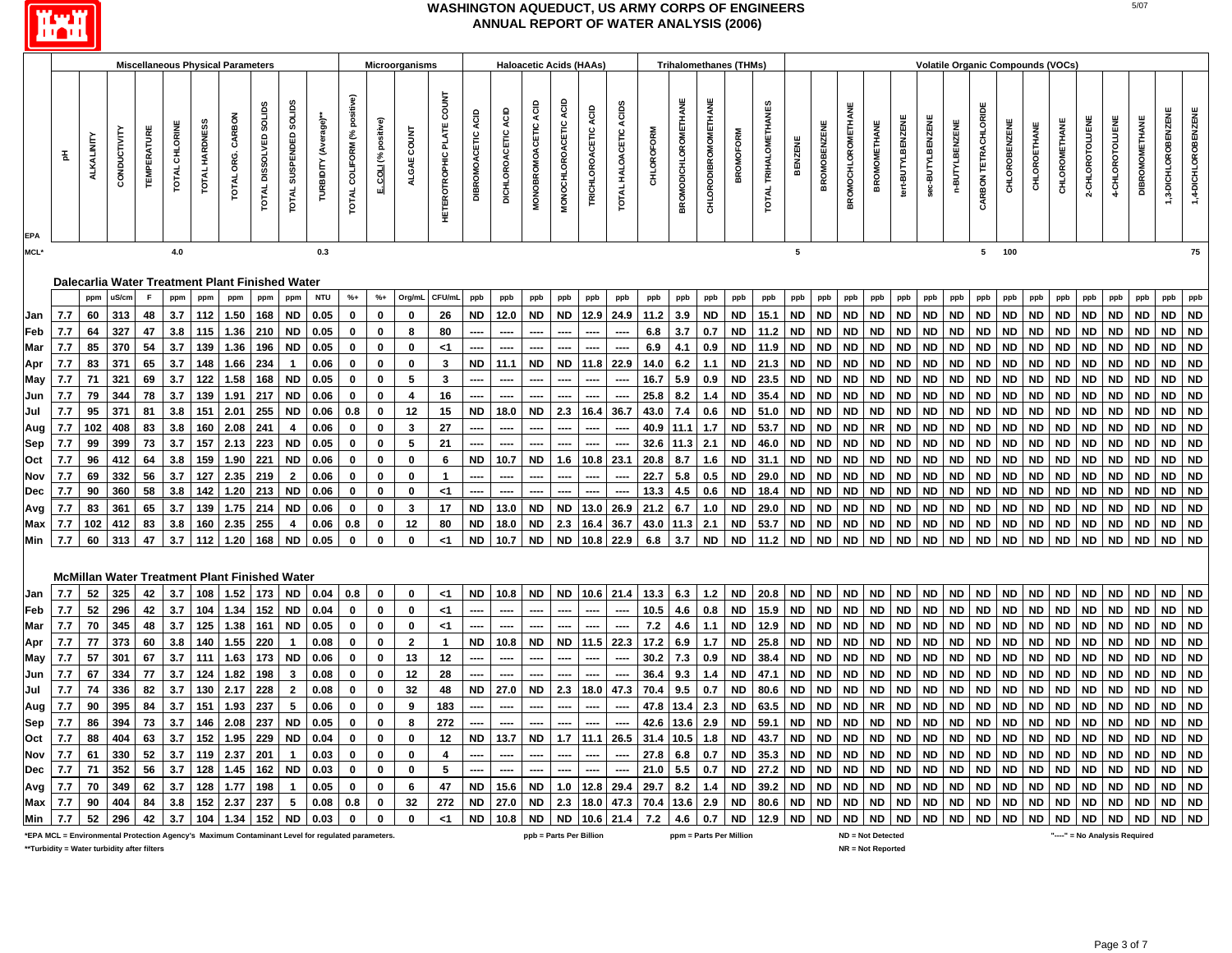

|                                                                                                 |                     |                                |                    |                        |                            |                          |                        |                        |                        |                                                 |                           |                         |                        |                        |                            |                         |                        |                           |                                | <b>Volatile Organic Compounds</b> |                        |                         |                        |                           |                           |                            |                         |                        |                        |                        |                        |                          |                               |                        |                        |                        |                               |                        |                |                   | <b>Synthetic Organic Compounds</b> |                 |                  |                    |
|-------------------------------------------------------------------------------------------------|---------------------|--------------------------------|--------------------|------------------------|----------------------------|--------------------------|------------------------|------------------------|------------------------|-------------------------------------------------|---------------------------|-------------------------|------------------------|------------------------|----------------------------|-------------------------|------------------------|---------------------------|--------------------------------|-----------------------------------|------------------------|-------------------------|------------------------|---------------------------|---------------------------|----------------------------|-------------------------|------------------------|------------------------|------------------------|------------------------|--------------------------|-------------------------------|------------------------|------------------------|------------------------|-------------------------------|------------------------|----------------|-------------------|------------------------------------|-----------------|------------------|--------------------|
|                                                                                                 |                     |                                |                    |                        |                            |                          |                        |                        |                        |                                                 |                           |                         |                        |                        |                            |                         |                        |                           |                                |                                   |                        |                         |                        |                           |                           |                            |                         |                        |                        |                        |                        |                          |                               |                        |                        |                        |                               |                        |                |                   |                                    |                 |                  |                    |
|                                                                                                 | 1,2-DICHLOROBENZENE | <b>DICHLORODIFLUOROMETHANE</b> | 1,1-DICHLOROETHANE | 1,2-DICHLOROETHANE     | trans-1,2-DICHLOROETHYLENE | cis-1,2-DICHLOROETHYLENE | 1,1-DICHLOROETHYLENE   | 1,3-DICHLOROPROPANE    | 2,2-DICHLOROPROPANE    | 1,2-DICHLOROPROPANE                             | trans-1,3-DICHLOROPROPENE | cis-1,3-DICHLOROPROPENE | 1,1-DICHLOROPROPENE    | ETHYLBENZENE           | <b>HEXACHLOROBUTADIENE</b> | <b>ISOPROPYLBENZENE</b> | 4-ISOPROPYLTOLUENE     | <b>METHYLENE CHLORIDE</b> | METHYL TERT-BUTYL ETHER (MTBE) | NAPHTHALENE                       | NITROBENZENE           | n-PROPYLBENZENE         | <b>STYRENE</b>         | 1,1,1,2-TETRACHLOROETHANE | 1,1,2,2-TETRACHLOROETHANE | <b>TETRACHLOROETHYLENE</b> | <b>TOLUENE</b>          | 1,2,3-TRICHLOROBENZENE | 1,2,4-TRICHLOROBENZENE | 1,1,1-TRICHLOROETHANE  | 1,1,2-TRICHLOROETHANE  | <b>TRICHLOROETHYLENE</b> | <b>TRICHLOROFLUOROMETHANE</b> | 1,2,3-TRICHLOROPROPANE | 1,2,4-TRIMETHYLBENZENE | 1,3,5-TRIMETHYLBENZENE | TOTAL XYLENES                 | VINYL CHLORIDE         | ACENAPHTHYLENE | <b>ACETOCHLOR</b> | <b>ALACHLOR</b>                    | <b>ALDICARB</b> | ALDICARB SULFONE | ALDICARB SULFOXIDE |
| <b>EPA</b><br>MCL*                                                                              | 600                 |                                |                    | 5                      | 100                        | 70                       | $\overline{7}$         |                        |                        | 5                                               |                           |                         |                        | 700                    |                            |                         |                        | $5\phantom{.0}$           |                                |                                   |                        |                         | 100                    |                           |                           | 5                          | 1000                    |                        | 70                     | 200                    | $5\overline{5}$        | 5                        |                               |                        |                        |                        | 10,000                        | $\overline{2}$         |                |                   | $\mathbf{2}$                       | $\mathbf{3}$    | $\overline{2}$   | $\overline{4}$     |
|                                                                                                 |                     |                                |                    |                        |                            |                          |                        |                        |                        | Dalecarlia Water Treatment Plant Finished Water |                           |                         |                        |                        |                            |                         |                        |                           |                                |                                   |                        |                         |                        |                           |                           |                            |                         |                        |                        |                        |                        |                          |                               |                        |                        |                        |                               |                        |                |                   |                                    |                 |                  |                    |
|                                                                                                 | ppb                 | ppb                            | ppb                | ppb                    | ppb                        | ppb                      | ppb                    | ppb                    | ppb                    | ppb                                             | ppb                       | ppb                     | ppb                    | ppb                    | ppb                        | ppb                     | ppb                    | ppb                       | ppb                            | ppb                               | ppb                    | ppb                     | ppb                    | ppb                       | ppb                       | ppb                        | ppb                     | ppb                    | ppb                    | ppb                    | ppb                    | ppb                      | ppb                           | ppb                    | ppb                    | ppb                    | ppb                           | ppb                    | ppb            | ppb               | ppb                                | ppb             | ppb              | ppb                |
| Jan                                                                                             | <b>ND</b>           | <b>ND</b>                      | <b>ND</b>          | <b>ND</b>              | <b>ND</b>                  | <b>ND</b>                | <b>ND</b>              | <b>ND</b>              | <b>ND</b>              | <b>ND</b>                                       | <b>ND</b>                 | <b>ND</b>               | <b>ND</b>              | <b>ND</b>              | <b>ND</b>                  | <b>ND</b>               | <b>ND</b>              | <b>ND</b>                 | <b>ND</b>                      | <b>ND</b>                         | <b>ND</b>              | <b>ND</b>               | <b>ND</b>              | <b>ND</b>                 | <b>ND</b>                 | <b>ND</b>                  | <b>ND</b>               | <b>ND</b>              | <b>ND</b>              | <b>ND</b>              | <b>ND</b>              | <b>ND</b>                | <b>ND</b>                     | <b>ND</b>              | <b>ND</b>              | <b>ND</b>              | <b>ND</b>                     | <b>ND</b>              | <b>ND</b>      | <b>ND</b>         | <b>ND</b>                          | <b>ND</b>       | ${\sf ND}$       | <b>ND</b>          |
| Feb                                                                                             | ND                  | <b>ND</b>                      | <b>ND</b>          | <b>ND</b>              | <b>ND</b>                  | <b>ND</b>                | <b>ND</b>              | <b>ND</b>              | <b>ND</b>              | <b>ND</b>                                       | <b>ND</b>                 | <b>ND</b>               | <b>ND</b>              | <b>ND</b>              | <b>ND</b>                  | <b>ND</b>               | <b>ND</b>              | <b>ND</b>                 | <b>ND</b>                      | <b>ND</b>                         | <b>ND</b>              | <b>ND</b>               | <b>ND</b>              | <b>ND</b>                 | <b>ND</b>                 | <b>ND</b>                  | <b>ND</b>               | <b>ND</b>              | <b>ND</b>              | <b>ND</b>              | <b>ND</b>              | <b>ND</b>                | <b>ND</b>                     | <b>ND</b>              | <b>ND</b>              | <b>ND</b>              | <b>ND</b>                     | <b>ND</b>              |                |                   |                                    |                 |                  |                    |
| Mar                                                                                             | <b>ND</b>           | <b>ND</b>                      | <b>ND</b>          | <b>ND</b>              | <b>ND</b>                  | <b>ND</b>                | <b>ND</b>              | <b>ND</b>              | <b>ND</b>              | <b>ND</b>                                       | <b>ND</b>                 | <b>ND</b>               | <b>ND</b>              | <b>ND</b>              | <b>ND</b>                  | <b>ND</b>               | <b>ND</b>              | <b>ND</b>                 | <b>ND</b>                      | <b>ND</b>                         | <b>ND</b>              | <b>ND</b>               | <b>ND</b>              | <b>ND</b>                 | <b>ND</b>                 | <b>ND</b>                  | <b>ND</b>               | <b>ND</b>              | <b>ND</b>              | <b>ND</b>              | <b>ND</b>              | <b>ND</b>                | <b>ND</b>                     | <b>ND</b>              | <b>ND</b>              | <b>ND</b>              | <b>ND</b>                     | <b>ND</b>              |                |                   |                                    |                 |                  |                    |
| Apr                                                                                             | ND                  | <b>ND</b>                      | <b>ND</b>          | <b>ND</b>              | <b>ND</b>                  | ND                       | <b>ND</b>              | <b>ND</b>              | <b>ND</b>              | <b>ND</b>                                       | <b>ND</b>                 | <b>ND</b>               | <b>ND</b>              | <b>ND</b>              | <b>ND</b>                  | <b>ND</b>               | <b>ND</b>              | <b>ND</b>                 | <b>ND</b>                      | <b>ND</b>                         | <b>ND</b>              | <b>ND</b>               | <b>ND</b>              | <b>ND</b>                 | <b>ND</b>                 | <b>ND</b>                  | <b>ND</b>               | <b>ND</b>              | <b>ND</b>              | <b>ND</b>              | <b>ND</b>              | <b>ND</b>                | <b>ND</b>                     | <b>ND</b>              | ND                     | <b>ND</b>              | <b>ND</b>                     | ND                     | <b>ND</b>      | <b>ND</b>         | <b>ND</b>                          | <b>ND</b>       | <b>ND</b>        | <b>ND</b>          |
| May                                                                                             | ND                  | <b>ND</b>                      | <b>ND</b>          | <b>ND</b>              | ND                         | ND                       | <b>ND</b>              | <b>ND</b>              | <b>ND</b>              | <b>ND</b>                                       | <b>ND</b>                 | <b>ND</b>               | <b>ND</b>              | <b>ND</b>              | ND                         | <b>ND</b>               | ND                     | <b>ND</b>                 | <b>ND</b>                      | <b>ND</b>                         | <b>ND</b>              | <b>ND</b>               | <b>ND</b>              | <b>ND</b>                 | ND                        | ND                         | <b>ND</b>               | <b>ND</b>              | <b>ND</b>              | <b>ND</b>              | <b>ND</b>              | <b>ND</b>                | <b>ND</b>                     | <b>ND</b>              | <b>ND</b>              | <b>ND</b>              | ND                            | ND                     |                |                   |                                    |                 |                  |                    |
| Jun                                                                                             | ND                  | <b>ND</b>                      | <b>ND</b>          | <b>ND</b>              | <b>ND</b>                  | <b>ND</b>                | <b>ND</b>              | <b>ND</b>              | <b>ND</b>              | <b>ND</b>                                       | <b>ND</b>                 | <b>ND</b>               | <b>ND</b>              | <b>ND</b>              | <b>ND</b>                  | <b>ND</b>               | <b>ND</b>              | <b>ND</b>                 | <b>ND</b>                      | <b>ND</b>                         | <b>ND</b>              | <b>ND</b>               | <b>ND</b>              | <b>ND</b>                 | <b>ND</b>                 | <b>ND</b>                  | <b>ND</b>               | <b>ND</b>              | <b>ND</b>              | <b>ND</b>              | <b>ND</b>              | <b>ND</b>                | <b>ND</b>                     | <b>ND</b>              | <b>ND</b>              | <b>ND</b>              | <b>ND</b>                     | <b>ND</b>              |                |                   |                                    |                 |                  |                    |
| Jul                                                                                             | ND                  | <b>ND</b>                      | ND                 | <b>ND</b>              | <b>ND</b>                  | ND                       | <b>ND</b>              | <b>ND</b>              | <b>ND</b>              | <b>ND</b>                                       | ND                        | <b>ND</b>               | <b>ND</b>              | <b>ND</b>              | <b>ND</b>                  | <b>ND</b>               | <b>ND</b>              | <b>ND</b>                 | <b>ND</b>                      | <b>ND</b>                         | <b>ND</b>              | ND                      | <b>ND</b>              | <b>ND</b>                 | <b>ND</b>                 | <b>ND</b>                  | <b>ND</b>               | <b>ND</b>              | <b>ND</b>              | ND                     | <b>ND</b>              | <b>ND</b>                | <b>ND</b>                     | <b>ND</b>              | <b>ND</b>              | <b>ND</b>              | ND                            | <b>ND</b>              | <b>ND</b>      | <b>ND</b>         | ND                                 | <b>ND</b>       | <b>ND</b>        | <b>ND</b>          |
| Aug                                                                                             | ND                  | <b>ND</b>                      | <b>ND</b>          | <b>ND</b>              | <b>ND</b>                  | ND                       | <b>ND</b>              | <b>ND</b>              | <b>ND</b>              | <b>ND</b>                                       | <b>ND</b>                 | <b>ND</b>               | <b>ND</b>              | <b>ND</b>              | <b>ND</b>                  | <b>ND</b>               | <b>ND</b>              | <b>ND</b>                 | <b>ND</b>                      | <b>ND</b>                         | <b>ND</b>              | <b>ND</b>               | <b>ND</b>              | <b>ND</b>                 | <b>ND</b>                 | <b>ND</b>                  | <b>ND</b>               | <b>ND</b>              | <b>ND</b>              | <b>ND</b>              | <b>ND</b>              | <b>ND</b>                | <b>ND</b>                     | <b>ND</b>              | <b>ND</b>              | <b>ND</b>              | ND                            | <b>ND</b>              |                |                   |                                    |                 |                  |                    |
| Sep                                                                                             | ND                  | <b>ND</b>                      | <b>ND</b>          | <b>ND</b>              | <b>ND</b>                  | ND                       | <b>ND</b>              | <b>ND</b>              | <b>ND</b>              | <b>ND</b>                                       | <b>ND</b>                 | <b>ND</b>               | <b>ND</b>              | <b>ND</b>              | <b>ND</b>                  | <b>ND</b>               | <b>ND</b>              | <b>ND</b>                 | <b>ND</b>                      | <b>ND</b>                         | <b>ND</b>              | <b>ND</b>               | <b>ND</b>              | <b>ND</b>                 | <b>ND</b>                 | <b>ND</b>                  | <b>ND</b>               | <b>ND</b>              | <b>ND</b>              | ND                     | <b>ND</b>              | <b>ND</b>                | <b>ND</b>                     | <b>ND</b>              | <b>ND</b>              | <b>ND</b>              | ND                            | <b>ND</b>              |                |                   |                                    |                 |                  |                    |
| Oct                                                                                             | ND                  | <b>ND</b>                      | ND                 | <b>ND</b><br><b>ND</b> | <b>ND</b>                  | <b>ND</b>                | <b>ND</b><br><b>ND</b> | <b>ND</b><br><b>ND</b> | <b>ND</b>              | <b>ND</b><br><b>ND</b>                          | <b>ND</b><br><b>ND</b>    | <b>ND</b>               | <b>ND</b>              | <b>ND</b><br><b>ND</b> | <b>ND</b><br><b>ND</b>     | <b>ND</b><br><b>ND</b>  | <b>ND</b>              | <b>ND</b><br><b>ND</b>    | <b>ND</b><br><b>ND</b>         | <b>ND</b>                         | <b>ND</b><br><b>ND</b> | <b>ND</b>               | <b>ND</b>              | <b>ND</b>                 | <b>ND</b><br><b>ND</b>    | <b>ND</b><br><b>ND</b>     | <b>ND</b><br><b>ND</b>  | <b>ND</b>              | <b>ND</b>              | <b>ND</b><br><b>ND</b> | <b>ND</b><br><b>ND</b> | <b>ND</b>                | <b>ND</b>                     | <b>ND</b><br><b>ND</b> | <b>ND</b><br>ND        | <b>ND</b>              | <b>ND</b>                     | ND<br><b>ND</b>        | <b>ND</b>      | <b>ND</b>         | <b>ND</b>                          | <b>ND</b>       | <b>ND</b>        | <b>ND</b>          |
| Nov<br>Dec                                                                                      | ND<br><b>ND</b>     | <b>ND</b><br><b>ND</b>         | ND<br><b>ND</b>    | <b>ND</b>              | ND<br><b>ND</b>            | ND<br><b>ND</b>          | <b>ND</b>              | <b>ND</b>              | <b>ND</b><br><b>ND</b> | <b>ND</b>                                       | <b>ND</b>                 | <b>ND</b><br><b>ND</b>  | <b>ND</b><br><b>ND</b> | <b>ND</b>              | <b>ND</b>                  | <b>ND</b>               | <b>ND</b><br><b>ND</b> | <b>ND</b>                 | <b>ND</b>                      | <b>ND</b><br><b>ND</b>            | <b>ND</b>              | <b>ND</b><br><b>ND</b>  | <b>ND</b><br><b>ND</b> | <b>ND</b><br><b>ND</b>    | <b>ND</b>                 | <b>ND</b>                  | <b>ND</b>               | <b>ND</b><br><b>ND</b> | <b>ND</b><br><b>ND</b> | <b>ND</b>              | <b>ND</b>              | <b>ND</b><br><b>ND</b>   | <b>ND</b><br><b>ND</b>        | <b>ND</b>              | ND                     | <b>ND</b><br><b>ND</b> | ND<br><b>ND</b>               | <b>ND</b>              |                |                   |                                    |                 |                  |                    |
| Avg                                                                                             | ND                  | <b>ND</b>                      | <b>ND</b>          | <b>ND</b>              | <b>ND</b>                  | <b>ND</b>                | <b>ND</b>              | <b>ND</b>              | <b>ND</b>              | <b>ND</b>                                       | <b>ND</b>                 | <b>ND</b>               | <b>ND</b>              | <b>ND</b>              | <b>ND</b>                  | <b>ND</b>               | <b>ND</b>              | <b>ND</b>                 | <b>ND</b>                      | <b>ND</b>                         | <b>ND</b>              | <b>ND</b>               | <b>ND</b>              | <b>ND</b>                 | <b>ND</b>                 | <b>ND</b>                  | <b>ND</b>               | <b>ND</b>              | <b>ND</b>              | <b>ND</b>              | <b>ND</b>              | <b>ND</b>                | <b>ND</b>                     | <b>ND</b>              | <b>ND</b>              | <b>ND</b>              | <b>ND</b>                     | <b>ND</b>              | <b>ND</b>      | <b>ND</b>         | <b>ND</b>                          | <b>ND</b>       | <b>ND</b>        | <b>ND</b>          |
| Max                                                                                             | ND                  | <b>ND</b>                      | ND                 | <b>ND</b>              | <b>ND</b>                  | <b>ND</b>                | ND                     | <b>ND</b>              | <b>ND</b>              | <b>ND</b>                                       | <b>ND</b>                 | <b>ND</b>               | <b>ND</b>              | <b>ND</b>              | <b>ND</b>                  | <b>ND</b>               | <b>ND</b>              | <b>ND</b>                 | <b>ND</b>                      | ${\sf ND}$                        | <b>ND</b>              | <b>ND</b>               | <b>ND</b>              | <b>ND</b>                 | <b>ND</b>                 | <b>ND</b>                  | <b>ND</b>               | <b>ND</b>              | <b>ND</b>              | <b>ND</b>              | <b>ND</b>              | <b>ND</b>                | <b>ND</b>                     | <b>ND</b>              | <b>ND</b>              | ${\sf ND}$             | <b>ND</b>                     | ND                     | <b>ND</b>      | <b>ND</b>         | $\sf ND$                           | <b>ND</b>       | $\sf ND$         | <b>ND</b>          |
| Min                                                                                             | ND                  | <b>ND</b>                      | <b>ND</b>          | <b>ND</b>              | <b>ND</b>                  | <b>ND</b>                | <b>ND</b>              | <b>ND</b>              | <b>ND</b>              | <b>ND</b>                                       | <b>ND</b>                 | <b>ND</b>               | <b>ND</b>              | $\sf ND$               | <b>ND</b>                  | <b>ND</b>               | <b>ND</b>              | <b>ND</b>                 | <b>ND</b>                      | $\mathsf{ND}$                     | <b>ND</b>              | ${\sf ND}$              | <b>ND</b>              | <b>ND</b>                 | <b>ND</b>                 | <b>ND</b>                  | <b>ND</b>               | ${\sf ND}$             | <b>ND</b>              | <b>ND</b>              | <b>ND</b>              | <b>ND</b>                | <b>ND</b>                     | <b>ND</b>              | <b>ND</b>              | <b>ND</b>              | <b>ND</b>                     | <b>ND</b>              | <b>ND</b>      | <b>ND</b>         | <b>ND</b>                          | <b>ND</b>       | ${\sf ND}$       | <b>ND</b>          |
|                                                                                                 |                     |                                |                    |                        |                            |                          |                        |                        |                        |                                                 |                           |                         |                        |                        |                            |                         |                        |                           |                                |                                   |                        |                         |                        |                           |                           |                            |                         |                        |                        |                        |                        |                          |                               |                        |                        |                        |                               |                        |                |                   |                                    |                 |                  |                    |
|                                                                                                 |                     |                                |                    |                        |                            |                          |                        |                        |                        | McMillan Water Treatment Plant Finished Water   |                           |                         |                        |                        |                            |                         |                        |                           |                                |                                   |                        |                         |                        |                           |                           |                            |                         |                        |                        |                        |                        |                          |                               |                        |                        |                        |                               |                        |                |                   |                                    |                 |                  |                    |
| Jan                                                                                             | <b>ND</b>           | <b>ND</b>                      | <b>ND</b>          | <b>ND</b>              | <b>ND</b>                  | <b>ND</b>                | <b>ND</b>              | <b>ND</b>              | <b>ND</b>              | <b>ND</b>                                       | <b>ND</b>                 | <b>ND</b>               | <b>ND</b>              | <b>ND</b>              | <b>ND</b>                  | <b>ND</b>               | <b>ND</b>              | <b>ND</b>                 | <b>ND</b>                      | <b>ND</b>                         | <b>ND</b>              | <b>ND</b>               | <b>ND</b>              | <b>ND</b>                 | <b>ND</b>                 | <b>ND</b>                  | <b>ND</b>               | <b>ND</b>              | <b>ND</b>              | <b>ND</b>              | <b>ND</b>              | <b>ND</b>                | <b>ND</b>                     | <b>ND</b>              | <b>ND</b>              | <b>ND</b>              | <b>ND</b>                     | <b>ND</b>              | <b>ND</b>      | <b>ND</b>         | <b>ND</b>                          | <b>ND</b>       | <b>ND</b>        | <b>ND</b>          |
| Feb                                                                                             | ND                  | <b>ND</b>                      | <b>ND</b>          | <b>ND</b>              | <b>ND</b>                  | <b>ND</b>                | <b>ND</b>              | <b>ND</b>              | <b>ND</b>              | <b>ND</b>                                       | <b>ND</b>                 | <b>ND</b>               | <b>ND</b>              | <b>ND</b>              | <b>ND</b>                  | <b>ND</b>               | <b>ND</b>              | <b>ND</b>                 | <b>ND</b>                      | <b>ND</b>                         | <b>ND</b>              | <b>ND</b>               | <b>ND</b>              | <b>ND</b>                 | <b>ND</b>                 | <b>ND</b>                  | <b>ND</b>               | <b>ND</b>              | <b>ND</b>              | <b>ND</b>              | <b>ND</b>              | <b>ND</b>                | <b>ND</b>                     | <b>ND</b>              | ND                     | <b>ND</b>              | <b>ND</b>                     | <b>ND</b>              |                |                   |                                    |                 |                  |                    |
| Mar                                                                                             | ND                  | <b>ND</b>                      | <b>ND</b>          | <b>ND</b>              | <b>ND</b>                  | <b>ND</b>                | <b>ND</b>              | <b>ND</b>              | <b>ND</b>              | <b>ND</b>                                       | <b>ND</b>                 | <b>ND</b>               | <b>ND</b>              | <b>ND</b>              | <b>ND</b>                  | <b>ND</b>               | <b>ND</b>              | <b>ND</b>                 | <b>ND</b>                      | <b>ND</b>                         | <b>ND</b>              | <b>ND</b>               | <b>ND</b>              | <b>ND</b>                 | <b>ND</b>                 | <b>ND</b>                  | <b>ND</b>               | <b>ND</b>              | <b>ND</b>              | <b>ND</b>              | <b>ND</b>              | <b>ND</b>                | <b>ND</b>                     | <b>ND</b>              | <b>ND</b>              | <b>ND</b>              | ND                            | <b>ND</b>              |                |                   |                                    |                 |                  |                    |
| Apr                                                                                             | <b>ND</b>           | <b>ND</b>                      | <b>ND</b>          | <b>ND</b>              | <b>ND</b>                  | <b>ND</b>                | <b>ND</b>              | <b>ND</b>              | <b>ND</b>              | <b>ND</b>                                       | <b>ND</b>                 | <b>ND</b>               | <b>ND</b>              | <b>ND</b>              | <b>ND</b>                  | <b>ND</b>               | <b>ND</b>              | <b>ND</b>                 | <b>ND</b>                      | <b>ND</b>                         | <b>ND</b>              | <b>ND</b>               | <b>ND</b>              | <b>ND</b>                 | <b>ND</b>                 | <b>ND</b>                  | <b>ND</b>               | <b>ND</b>              | <b>ND</b>              | <b>ND</b>              | <b>ND</b>              | <b>ND</b>                | <b>ND</b>                     | <b>ND</b>              | ND                     | <b>ND</b>              | <b>ND</b>                     | <b>ND</b>              | <b>ND</b>      | <b>ND</b>         | <b>ND</b>                          | <b>ND</b>       | <b>ND</b>        | <b>ND</b>          |
| May                                                                                             | ND                  | <b>ND</b>                      | <b>ND</b>          | <b>ND</b>              | <b>ND</b>                  | ND                       | <b>ND</b>              | <b>ND</b>              | <b>ND</b>              | <b>ND</b>                                       | <b>ND</b>                 | <b>ND</b>               | <b>ND</b>              | <b>ND</b>              | <b>ND</b>                  | <b>ND</b>               | <b>ND</b>              | <b>ND</b>                 | <b>ND</b>                      | <b>ND</b>                         | <b>ND</b>              | <b>ND</b>               | <b>ND</b>              | <b>ND</b>                 | <b>ND</b>                 | <b>ND</b>                  | <b>ND</b>               | <b>ND</b>              | <b>ND</b>              | <b>ND</b>              | <b>ND</b>              | <b>ND</b>                | <b>ND</b>                     | <b>ND</b>              | ND                     | <b>ND</b>              | <b>ND</b>                     | <b>ND</b>              |                |                   |                                    |                 |                  |                    |
| Jun                                                                                             | ND                  | <b>ND</b>                      | <b>ND</b>          | <b>ND</b>              | <b>ND</b>                  | <b>ND</b>                | <b>ND</b>              | <b>ND</b>              | <b>ND</b>              | <b>ND</b>                                       | <b>ND</b>                 | <b>ND</b>               | <b>ND</b>              | <b>ND</b>              | <b>ND</b>                  | <b>ND</b>               | <b>ND</b>              | <b>ND</b>                 | <b>ND</b>                      | <b>ND</b>                         | <b>ND</b>              | <b>ND</b>               | <b>ND</b>              | <b>ND</b>                 | <b>ND</b>                 | <b>ND</b>                  | <b>ND</b>               | <b>ND</b>              | <b>ND</b>              | ND                     | <b>ND</b>              | <b>ND</b>                | <b>ND</b>                     | <b>ND</b>              | ND                     | <b>ND</b>              | <b>ND</b>                     | <b>ND</b>              |                |                   |                                    |                 |                  |                    |
| Jul                                                                                             | <b>ND</b>           | <b>ND</b>                      | <b>ND</b>          | <b>ND</b>              | <b>ND</b>                  | <b>ND</b>                | <b>ND</b>              | <b>ND</b>              | <b>ND</b>              | <b>ND</b>                                       | <b>ND</b>                 | <b>ND</b>               | <b>ND</b>              | <b>ND</b>              | <b>ND</b>                  | <b>ND</b>               | <b>ND</b>              | <b>ND</b>                 | <b>ND</b>                      | <b>ND</b>                         | <b>ND</b>              | <b>ND</b>               | <b>ND</b>              | <b>ND</b>                 | <b>ND</b>                 | <b>ND</b>                  | <b>ND</b>               | <b>ND</b>              | <b>ND</b>              | <b>ND</b>              | <b>ND</b>              | <b>ND</b>                | <b>ND</b>                     | <b>ND</b>              | <b>ND</b>              | <b>ND</b>              | <b>ND</b>                     | <b>ND</b>              | <b>ND</b>      | <b>ND</b>         | <b>ND</b>                          | <b>ND</b>       | <b>ND</b>        | <b>ND</b>          |
| Aug                                                                                             | ND                  | <b>ND</b>                      | ND                 | <b>ND</b>              | <b>ND</b>                  | ND                       | ND                     | <b>ND</b>              | <b>ND</b>              | <b>ND</b>                                       | ND                        | <b>ND</b>               | <b>ND</b>              | <b>ND</b>              | <b>ND</b>                  | <b>ND</b>               | <b>ND</b>              | <b>ND</b>                 | <b>ND</b>                      | <b>ND</b>                         | <b>ND</b>              | <b>ND</b>               | <b>ND</b>              | <b>ND</b>                 | <b>ND</b>                 | <b>ND</b>                  | <b>ND</b>               | <b>ND</b>              | <b>ND</b>              | <b>ND</b>              | <b>ND</b>              | ${\sf ND}$               | <b>ND</b>                     | <b>ND</b>              | <b>ND</b>              | <b>ND</b>              | <b>ND</b>                     | <b>ND</b>              |                |                   |                                    |                 |                  |                    |
| Sep                                                                                             | ND                  | <b>ND</b>                      | <b>ND</b>          | <b>ND</b>              | <b>ND</b>                  | ND                       | <b>ND</b>              | <b>ND</b>              | <b>ND</b>              | <b>ND</b>                                       | <b>ND</b>                 | <b>ND</b>               | <b>ND</b>              | <b>ND</b>              | <b>ND</b>                  | <b>ND</b>               | <b>ND</b>              | <b>ND</b>                 | <b>ND</b>                      | <b>ND</b>                         | <b>ND</b>              | <b>ND</b>               | <b>ND</b>              | <b>ND</b>                 | <b>ND</b>                 | <b>ND</b>                  | <b>ND</b>               | <b>ND</b>              | <b>ND</b>              | <b>ND</b>              | <b>ND</b>              | <b>ND</b>                | <b>ND</b>                     | <b>ND</b>              | <b>ND</b>              | <b>ND</b>              | <b>ND</b>                     | <b>ND</b>              |                |                   |                                    |                 |                  |                    |
| Oct                                                                                             | ND                  | <b>ND</b>                      | <b>ND</b>          | <b>ND</b>              | ND                         | <b>ND</b>                | <b>ND</b>              | <b>ND</b>              | <b>ND</b>              | <b>ND</b>                                       | <b>ND</b>                 | <b>ND</b>               | <b>ND</b>              | <b>ND</b>              | <b>ND</b>                  | <b>ND</b>               | <b>ND</b>              | <b>ND</b>                 | <b>ND</b>                      | <b>ND</b>                         | <b>ND</b>              | <b>ND</b>               | <b>ND</b>              | <b>ND</b>                 | <b>ND</b>                 | <b>ND</b>                  | <b>ND</b>               | <b>ND</b>              | <b>ND</b>              | <b>ND</b>              | <b>ND</b>              | <b>ND</b>                | <b>ND</b>                     | <b>ND</b>              | ND                     | <b>ND</b>              | ND                            | <b>ND</b>              | <b>ND</b>      | <b>ND</b>         | <b>ND</b>                          | <b>ND</b>       | <b>ND</b>        | <b>ND</b>          |
| Nov                                                                                             | ND                  | <b>ND</b>                      | <b>ND</b>          | <b>ND</b>              | ND                         | <b>ND</b>                | <b>ND</b>              | <b>ND</b>              | <b>ND</b>              | <b>ND</b>                                       | <b>ND</b>                 | <b>ND</b>               | <b>ND</b>              | <b>ND</b>              | <b>ND</b>                  | <b>ND</b>               | <b>ND</b>              | <b>ND</b><br><b>ND</b>    | <b>ND</b>                      | <b>ND</b><br><b>ND</b>            | <b>ND</b>              | <b>ND</b><br><b>ND</b>  | <b>ND</b>              | <b>ND</b>                 | <b>ND</b>                 | <b>ND</b>                  | <b>ND</b>               | <b>ND</b>              | <b>ND</b>              | <b>ND</b><br>ND        | <b>ND</b><br><b>ND</b> | <b>ND</b>                | <b>ND</b>                     | <b>ND</b><br><b>ND</b> | ND<br>ND               | <b>ND</b>              | ND                            | <b>ND</b>              |                |                   |                                    |                 |                  |                    |
| Dec                                                                                             | ND<br>ND            | <b>ND</b><br><b>ND</b>         | ND                 | <b>ND</b><br><b>ND</b> | <b>ND</b>                  | ND<br><b>ND</b>          | <b>ND</b><br><b>ND</b> | <b>ND</b><br><b>ND</b> | <b>ND</b><br><b>ND</b> | <b>ND</b><br><b>ND</b>                          | <b>ND</b><br><b>ND</b>    | <b>ND</b><br><b>ND</b>  | <b>ND</b><br><b>ND</b> | <b>ND</b><br><b>ND</b> | <b>ND</b><br><b>ND</b>     | <b>ND</b><br><b>ND</b>  | <b>ND</b><br><b>ND</b> | <b>ND</b>                 | <b>ND</b><br><b>ND</b>         | <b>ND</b>                         | <b>ND</b><br><b>ND</b> | <b>ND</b>               | <b>ND</b><br><b>ND</b> | <b>ND</b><br><b>ND</b>    | <b>ND</b><br><b>ND</b>    | <b>ND</b><br><b>ND</b>     | <b>ND</b><br><b>ND</b>  | <b>ND</b><br><b>ND</b> | <b>ND</b><br><b>ND</b> | <b>ND</b>              | <b>ND</b>              | <b>ND</b><br><b>ND</b>   | <b>ND</b><br><b>ND</b>        | <b>ND</b>              | <b>ND</b>              | <b>ND</b><br><b>ND</b> | ND<br><b>ND</b>               | <b>ND</b><br><b>ND</b> | <b>ND</b>      | <b>ND</b>         | <b>ND</b>                          | <b>ND</b>       | <b>ND</b>        | <b>ND</b>          |
| Avg<br>Max                                                                                      | ND                  | <b>ND</b>                      | ND<br>ND           | <b>ND</b>              | ND<br><b>ND</b>            | <b>ND</b>                | <b>ND</b>              | <b>ND</b>              | <b>ND</b>              | <b>ND</b>                                       | <b>ND</b>                 | <b>ND</b>               | <b>ND</b>              | <b>ND</b>              | <b>ND</b>                  | <b>ND</b>               | <b>ND</b>              | <b>ND</b>                 | <b>ND</b>                      | <b>ND</b>                         | <b>ND</b>              | <b>ND</b>               | <b>ND</b>              | <b>ND</b>                 | <b>ND</b>                 | <b>ND</b>                  | <b>ND</b>               | <b>ND</b>              | <b>ND</b>              | <b>ND</b>              | <b>ND</b>              | <b>ND</b>                | <b>ND</b>                     | <b>ND</b>              | <b>ND</b>              | <b>ND</b>              | <b>ND</b>                     | <b>ND</b>              | <b>ND</b>      | <b>ND</b>         | <b>ND</b>                          | <b>ND</b>       | <b>ND</b>        | <b>ND</b>          |
| Min                                                                                             | <b>ND</b>           | <b>ND</b>                      | <b>ND</b>          | <b>ND</b>              | <b>ND</b>                  | <b>ND</b>                | <b>ND</b>              | <b>ND</b>              | <b>ND</b>              | <b>ND</b>                                       | <b>ND</b>                 | <b>ND</b>               | <b>ND</b>              | <b>ND</b>              | <b>ND</b>                  | <b>ND</b>               | <b>ND</b>              | <b>ND</b>                 | <b>ND</b>                      | <b>ND</b>                         | <b>ND</b>              | <b>ND</b>               | <b>ND</b>              | <b>ND</b>                 | <b>ND</b>                 | <b>ND</b>                  | <b>ND</b>               | <b>ND</b>              | <b>ND</b>              | <b>ND</b>              | <b>ND</b>              | <b>ND</b>                | <b>ND</b>                     | <b>ND</b>              | <b>ND</b>              | <b>ND</b>              | <b>ND</b>                     | <b>ND</b>              | <b>ND</b>      | <b>ND</b>         | <b>ND</b>                          | <b>ND</b>       | <b>ND</b>        | <b>ND</b>          |
| *EPA MCL = Environmental Protection Agency's Maximum Contaminant Level for regulated parameters |                     |                                |                    |                        |                            |                          |                        |                        |                        |                                                 |                           |                         |                        |                        |                            |                         |                        |                           |                                |                                   |                        | ppb = Parts Per Billion |                        |                           |                           |                            | ppm = Parts Per Million |                        |                        |                        |                        | $ND = Not$ Detected      |                               |                        |                        |                        | "----" = No Analysis Required |                        |                |                   |                                    |                 |                  |                    |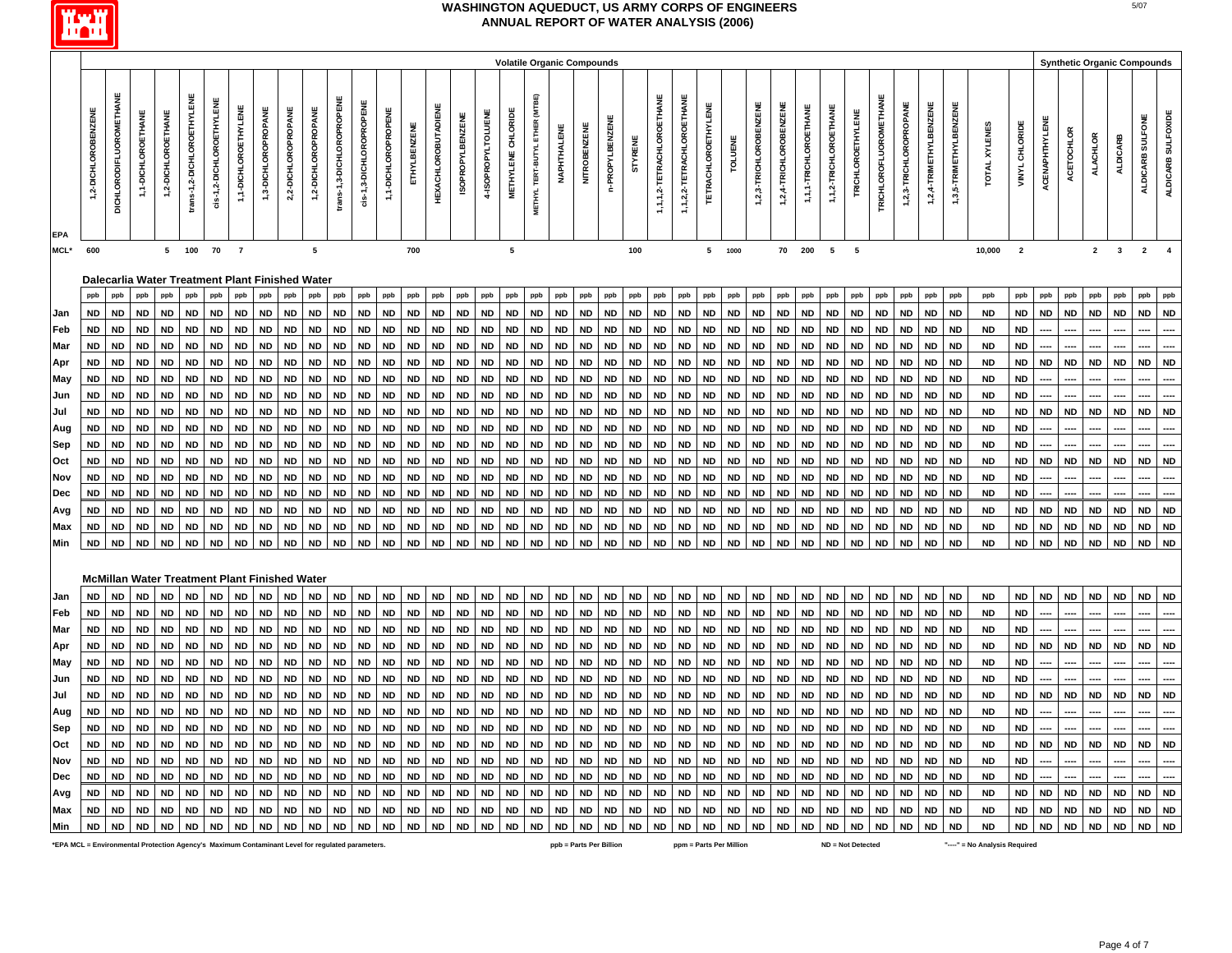

|                                                                                                  |               |            |              |              |                     |                                                      |              |              |               |           |           |                 |                    |                             |                             |                |           |           |           |                 |                         |                             |           | <b>Synthetic Organic Compounds</b> |                   |                 |                 |                         |               |           |           |                |                   |                                 |           |                |           |                               |                |                             |             |           |                  |                          |
|--------------------------------------------------------------------------------------------------|---------------|------------|--------------|--------------|---------------------|------------------------------------------------------|--------------|--------------|---------------|-----------|-----------|-----------------|--------------------|-----------------------------|-----------------------------|----------------|-----------|-----------|-----------|-----------------|-------------------------|-----------------------------|-----------|------------------------------------|-------------------|-----------------|-----------------|-------------------------|---------------|-----------|-----------|----------------|-------------------|---------------------------------|-----------|----------------|-----------|-------------------------------|----------------|-----------------------------|-------------|-----------|------------------|--------------------------|
| <b>EPA</b>                                                                                       | <b>ALDRIN</b> | ANTHRACENE | AROCLOR 1016 | AROCLOR 1221 | <b>AROCLOR 1232</b> | AROCLOR 1242                                         | AROCLOR 1248 | AROCLOR 1254 | AROCLOR 1260  | ATRAZINE  | BAYGON    | <b>BENTAZON</b> | BENZO(a)ANTHRACENE | <b>BENZO(K)FLUORANTHENE</b> | <b>BENZO(g,h,I)PERYLENE</b> | BENZO(a)PYRENE | alpha-BHC | beta-BHC  | delta-BHC | <b>BROMACIL</b> | <b>BUTACHLOR</b>        | <b>BUTYLBENZYLPHTHALATE</b> | CAFFEINE  | CARBARYL                           | <b>CARBOFURAN</b> | alpha-CHLORDANE | gamma-CHLORDANE | CHLORDANE               | CHLORTHALONIL | CHRYSENE  |           | <b>DALAPON</b> | $2,4-DB$          | DEGRADATE<br>DCPA MONO & DIACID | ada,d'd   | <b>A,p'DDE</b> | Taa,b     | DIBENZ(a,h)ANTHRACENE         | <b>DICAMBA</b> | ACID<br>3,5-DICHLOROBENZOIC | DICHLORPROP | DIELDRIN  | DIETHYLPHTHALATE | di-(2-ETHYLHEXYL)ADIPATE |
| MCL*                                                                                             |               |            | 0.5          | 0.5          | 0.5                 | 0.5                                                  | 0.5          | 0.5          | $0.5\qquad 3$ |           |           |                 |                    |                             |                             | 0.2            |           |           |           |                 |                         |                             |           |                                    | 40                |                 |                 | $\overline{2}$          |               |           |           | 70 200         |                   |                                 |           |                |           |                               |                |                             |             |           |                  | 400                      |
|                                                                                                  |               |            |              |              |                     | Dalecarlia Water Treatment Plant Finished Water      |              |              |               |           |           |                 |                    |                             |                             |                |           |           |           |                 |                         |                             |           |                                    |                   |                 |                 |                         |               |           |           |                |                   |                                 |           |                |           |                               |                |                             |             |           |                  |                          |
|                                                                                                  | ppb           | ppb        | ppb          | ppb          | ppb                 | ppb                                                  | ppb          | ppb          | ppb           | ppb       | ppb       | ppb             | ppb                | ppb                         | ppb                         | ppb            | ppb       | ppb       | ppb       | ppb             | ppb                     | ppb                         | ppb       | ppb                                | ppb               | ppb             | ppb             | ppb                     | ppb           | ppb       | ppb       | ppb            | ppb               | ppb                             | ppb       | ppb            | ppb       | ppb                           | ppb            | ppb                         | ppb         | ppb       | ppb              | ppb                      |
| Jan                                                                                              | ND            | <b>ND</b>  | <b>ND</b>    | <b>ND</b>    | <b>ND</b>           | <b>ND</b>                                            | <b>ND</b>    | <b>ND</b>    | <b>ND</b>     | <b>ND</b> | <b>ND</b> | <b>ND</b>       | <b>ND</b>          | <b>ND</b>                   | <b>ND</b>                   | <b>ND</b>      | <b>ND</b> | <b>ND</b> | <b>ND</b> | <b>ND</b>       | <b>ND</b>               | <b>ND</b>                   | <b>ND</b> | <b>ND</b>                          | <b>ND</b>         | <b>ND</b>       | <b>ND</b>       | <b>ND</b>               | <b>ND</b>     | <b>ND</b> | <b>ND</b> | <b>ND</b>      | <b>ND</b>         | <b>ND</b>                       | <b>ND</b> | <b>ND</b>      | <b>ND</b> | <b>ND</b>                     | <b>ND</b>      | <b>ND</b>                   | <b>ND</b>   | <b>ND</b> | <b>ND</b>        | <b>ND</b>                |
| Feb                                                                                              |               |            |              |              |                     |                                                      |              |              |               |           |           |                 |                    |                             |                             |                |           |           |           |                 |                         |                             |           |                                    |                   |                 |                 |                         |               |           |           |                |                   |                                 |           |                |           |                               |                |                             |             |           |                  |                          |
| Mar                                                                                              |               |            |              |              |                     |                                                      |              |              |               |           |           |                 |                    |                             |                             |                |           |           |           |                 |                         |                             |           |                                    |                   |                 |                 |                         |               |           |           |                |                   |                                 |           |                |           |                               |                |                             |             |           |                  |                          |
| Apr                                                                                              | <b>ND</b>     | <b>ND</b>  | <b>ND</b>    | <b>ND</b>    | <b>ND</b>           | <b>ND</b>                                            | <b>ND</b>    | <b>ND</b>    | <b>ND</b>     | 0.2       | <b>ND</b> | <b>ND</b>       | <b>ND</b>          | <b>ND</b>                   | <b>ND</b>                   | <b>ND</b>      | <b>ND</b> | <b>ND</b> | <b>ND</b> | <b>ND</b>       | <b>ND</b>               | <b>ND</b>                   | <b>ND</b> | <b>ND</b>                          | <b>ND</b>         | <b>ND</b>       | <b>ND</b>       | <b>ND</b>               | <b>ND</b>     | <b>ND</b> | <b>ND</b> | <b>ND</b>      | <b>ND</b>         | <b>ND</b>                       | <b>ND</b> | <b>ND</b>      | <b>ND</b> | <b>ND</b>                     | <b>ND</b>      | <b>ND</b>                   | <b>ND</b>   | <b>ND</b> | <b>ND</b>        | <b>ND</b>                |
| May<br>Jun                                                                                       |               |            |              |              |                     |                                                      |              |              |               |           |           |                 |                    |                             |                             |                |           |           |           |                 |                         |                             |           |                                    |                   |                 |                 |                         |               |           |           |                |                   |                                 |           |                |           |                               |                |                             |             |           |                  |                          |
| Jul                                                                                              | <b>ND</b>     | <b>ND</b>  | <b>ND</b>    | <b>ND</b>    | <b>ND</b>           | <b>ND</b>                                            | <b>ND</b>    | <b>ND</b>    | <b>ND</b>     | <b>ND</b> | <b>ND</b> | <b>ND</b>       | <b>ND</b>          | <b>ND</b>                   | <b>ND</b>                   | <b>ND</b>      | <b>ND</b> | <b>ND</b> | <b>ND</b> | <b>ND</b>       | <b>ND</b>               | <b>ND</b>                   | <b>ND</b> | <b>ND</b>                          | <b>ND</b>         | <b>ND</b>       | <b>ND</b>       | <b>ND</b>               | <b>ND</b>     | <b>ND</b> | <b>ND</b> | <b>ND</b>      | <b>ND</b>         | <b>ND</b>                       | <b>ND</b> | <b>ND</b>      | <b>ND</b> | <b>ND</b>                     | <b>ND</b>      | <b>ND</b>                   | <b>ND</b>   | <b>ND</b> | <b>ND</b>        | <b>ND</b>                |
| Aug                                                                                              |               |            |              |              |                     |                                                      |              |              |               |           |           |                 |                    |                             |                             |                |           |           |           |                 |                         |                             |           |                                    |                   |                 |                 |                         |               |           |           |                |                   |                                 |           |                |           |                               |                |                             |             |           |                  |                          |
| Sep                                                                                              |               |            |              |              |                     |                                                      |              |              |               |           |           |                 |                    |                             |                             |                |           |           |           |                 |                         |                             |           |                                    |                   |                 |                 |                         |               |           |           |                |                   |                                 |           |                |           |                               |                |                             |             |           |                  |                          |
| Oct                                                                                              | <b>ND</b>     | <b>ND</b>  | <b>ND</b>    | <b>ND</b>    | <b>ND</b>           | <b>ND</b>                                            | <b>ND</b>    | <b>ND</b>    | <b>ND</b>     | <b>ND</b> | <b>ND</b> | <b>ND</b>       | <b>ND</b>          | <b>ND</b>                   | <b>ND</b>                   | <b>ND</b>      | <b>ND</b> | <b>ND</b> | <b>ND</b> | <b>ND</b>       | <b>ND</b>               | <b>ND</b>                   | <b>ND</b> | <b>ND</b>                          | <b>ND</b>         | <b>ND</b>       | <b>ND</b>       | <b>ND</b>               | <b>ND</b>     | <b>ND</b> | <b>ND</b> | <b>ND</b>      | <b>ND</b>         | <b>ND</b>                       | <b>ND</b> | <b>ND</b>      | <b>ND</b> | <b>ND</b>                     | <b>ND</b>      | <b>ND</b>                   | <b>ND</b>   | <b>ND</b> | <b>ND</b>        | <b>ND</b>                |
| Nov                                                                                              |               | ---        | ----         |              |                     |                                                      |              |              | ----          |           |           |                 |                    |                             |                             |                | ----      |           | ----      |                 |                         |                             | ----      |                                    |                   |                 | ---             |                         | ----          |           |           |                |                   |                                 |           |                | ----      | …                             |                | ---                         |             |           | ----             | ----                     |
| Dec                                                                                              |               |            |              |              |                     |                                                      |              |              |               |           |           |                 |                    |                             |                             |                |           |           |           |                 |                         |                             |           |                                    |                   |                 |                 |                         |               |           |           |                |                   |                                 |           |                |           |                               |                |                             |             |           |                  |                          |
| Avg                                                                                              | <b>ND</b>     | <b>ND</b>  | <b>ND</b>    | <b>ND</b>    | <b>ND</b>           | <b>ND</b>                                            | <b>ND</b>    | <b>ND</b>    | <b>ND</b>     | <b>ND</b> | <b>ND</b> | <b>ND</b>       | <b>ND</b>          | <b>ND</b>                   | $\sf ND$                    | <b>ND</b>      | <b>ND</b> | ND        | <b>ND</b> | ${\sf ND}$      | <b>ND</b>               | <b>ND</b>                   | <b>ND</b> | <b>ND</b>                          | <b>ND</b>         | $\sf ND$        | <b>ND</b>       | <b>ND</b>               | <b>ND</b>     | <b>ND</b> | <b>ND</b> | <b>ND</b>      | <b>ND</b>         | <b>ND</b>                       | <b>ND</b> | <b>ND</b>      | <b>ND</b> | <b>ND</b>                     | <b>ND</b>      | <b>ND</b>                   | <b>ND</b>   | <b>ND</b> | <b>ND</b>        | <b>ND</b>                |
| Max                                                                                              | ND            | ND         | ND           | <b>ND</b>    | <b>ND</b>           | <b>ND</b>                                            | <b>ND</b>    | <b>ND</b>    | <b>ND</b>     | 0.2       | <b>ND</b> | <b>ND</b>       | <b>ND</b>          | <b>ND</b>                   | <b>ND</b>                   | <b>ND</b>      | <b>ND</b> | <b>ND</b> | <b>ND</b> | <b>ND</b>       | <b>ND</b>               | <b>ND</b>                   | <b>ND</b> | <b>ND</b>                          | <b>ND</b>         | <b>ND</b>       | <b>ND</b>       | <b>ND</b>               | <b>ND</b>     | <b>ND</b> | <b>ND</b> | <b>ND</b>      | <b>ND</b>         | <b>ND</b>                       | <b>ND</b> | <b>ND</b>      | <b>ND</b> | <b>ND</b>                     | <b>ND</b>      | <b>ND</b>                   | <b>ND</b>   | <b>ND</b> | <b>ND</b>        | <b>ND</b>                |
| Min                                                                                              | <b>ND</b>     | <b>ND</b>  | <b>ND</b>    | <b>ND</b>    | <b>ND</b>           | <b>ND</b>                                            | <b>ND</b>    | <b>ND</b>    | <b>ND</b>     | <b>ND</b> | <b>ND</b> | <b>ND</b>       | <b>ND</b>          | <b>ND</b>                   | ${\sf ND}$                  | <b>ND</b>      | <b>ND</b> | ND        | <b>ND</b> | <b>ND</b>       | <b>ND</b>               | <b>ND</b>                   | <b>ND</b> | <b>ND</b>                          | <b>ND</b>         | <b>ND</b>       | <b>ND</b>       | <b>ND</b>               | <b>ND</b>     | <b>ND</b> | <b>ND</b> | <b>ND</b>      | <b>ND</b>         | $\sf ND$                        | <b>ND</b> | <b>ND</b>      | <b>ND</b> | ${\sf ND}$                    | ND             | <b>ND</b>                   | <b>ND</b>   | <b>ND</b> | <b>ND</b>        | <b>ND</b>                |
|                                                                                                  |               |            |              |              |                     |                                                      |              |              |               |           |           |                 |                    |                             |                             |                |           |           |           |                 |                         |                             |           |                                    |                   |                 |                 |                         |               |           |           |                |                   |                                 |           |                |           |                               |                |                             |             |           |                  |                          |
|                                                                                                  |               |            |              |              |                     | <b>McMillan Water Treatment Plant Finished Water</b> |              |              |               |           |           |                 |                    |                             |                             |                |           |           |           |                 |                         |                             |           |                                    |                   |                 |                 |                         |               |           |           |                |                   |                                 |           |                |           |                               |                |                             |             |           |                  |                          |
| Jan                                                                                              | <b>ND</b>     | <b>ND</b>  | <b>ND</b>    | <b>ND</b>    | <b>ND</b>           | <b>ND</b>                                            | <b>ND</b>    | <b>ND</b>    | <b>ND</b>     | <b>ND</b> | <b>ND</b> | <b>ND</b>       | <b>ND</b>          | <b>ND</b>                   | <b>ND</b>                   | <b>ND</b>      | <b>ND</b> | <b>ND</b> | <b>ND</b> | <b>ND</b>       | <b>ND</b>               | <b>ND</b>                   | <b>ND</b> | <b>ND</b>                          | <b>ND</b>         | <b>ND</b>       | <b>ND</b>       | <b>ND</b>               | <b>ND</b>     | <b>ND</b> | <b>ND</b> | <b>ND</b>      | <b>ND</b>         | <b>ND</b>                       | <b>ND</b> | <b>ND</b>      | <b>ND</b> | <b>ND</b>                     | <b>ND</b>      | <b>ND</b>                   | <b>ND</b>   | <b>ND</b> | <b>ND</b>        | <b>ND</b>                |
| Feb                                                                                              |               |            |              |              |                     |                                                      |              |              |               |           |           |                 |                    |                             |                             |                |           |           |           |                 |                         |                             |           |                                    |                   |                 |                 |                         |               |           |           |                |                   |                                 |           |                |           |                               |                |                             |             |           |                  |                          |
| Mar                                                                                              |               |            |              |              |                     |                                                      |              |              |               |           |           |                 |                    |                             |                             |                |           |           |           |                 |                         |                             |           |                                    |                   |                 |                 |                         |               |           |           |                |                   |                                 |           |                |           |                               |                |                             |             |           |                  |                          |
| Apr                                                                                              | ND            | <b>ND</b>  | <b>ND</b>    | <b>ND</b>    | ND                  | <b>ND</b>                                            | <b>ND</b>    | ND           | <b>ND</b>     | <b>ND</b> | <b>ND</b> | <b>ND</b>       | <b>ND</b>          | <b>ND</b>                   | <b>ND</b>                   | <b>ND</b>      | ND        | <b>ND</b> | <b>ND</b> | <b>ND</b>       | <b>ND</b>               | <b>ND</b>                   | <b>ND</b> | <b>ND</b>                          | <b>ND</b>         | <b>ND</b>       | <b>ND</b>       | <b>ND</b>               | <b>ND</b>     | <b>ND</b> | <b>ND</b> | <b>ND</b>      | <b>ND</b>         | <b>ND</b>                       | <b>ND</b> | <b>ND</b>      | <b>ND</b> | <b>ND</b>                     | <b>ND</b>      | <b>ND</b>                   | <b>ND</b>   | <b>ND</b> | <b>ND</b>        | <b>ND</b>                |
| May<br>Jun                                                                                       |               |            |              |              |                     |                                                      |              |              |               |           |           |                 |                    |                             |                             |                |           |           |           |                 |                         |                             |           |                                    |                   |                 |                 |                         |               |           |           |                |                   |                                 |           |                |           |                               |                |                             |             |           |                  |                          |
| Jul                                                                                              | <b>ND</b>     | <b>ND</b>  | <b>ND</b>    | <b>ND</b>    | <b>ND</b>           | <b>ND</b>                                            | <b>ND</b>    | <b>ND</b>    | <b>ND</b>     | <b>ND</b> | <b>ND</b> | <b>ND</b>       | <b>ND</b>          | <b>ND</b>                   | <b>ND</b>                   | <b>ND</b>      | <b>ND</b> | <b>ND</b> | <b>ND</b> | <b>ND</b>       | <b>ND</b>               | <b>ND</b>                   | <b>ND</b> | <b>ND</b>                          | <b>ND</b>         | <b>ND</b>       | <b>ND</b>       | <b>ND</b>               | <b>ND</b>     | <b>ND</b> | <b>ND</b> | <b>ND</b>      | <b>ND</b>         | <b>ND</b>                       | <b>ND</b> | <b>ND</b>      | <b>ND</b> | <b>ND</b>                     | <b>ND</b>      | <b>ND</b>                   | <b>ND</b>   | <b>ND</b> | <b>ND</b>        | <b>ND</b>                |
| Aug                                                                                              |               | ----       | ----         | ----         |                     |                                                      | ----         |              | ----          | ----      |           | ----            |                    | ----                        |                             |                | ----      |           | ----      | ----            | ----                    |                             | ----      |                                    |                   |                 |                 | ----                    | ----          |           |           |                |                   | ----                            |           | ----           | ----      |                               |                | ----                        |             | ----      | ----             | ----                     |
| <b>Sep</b>                                                                                       |               |            |              |              |                     |                                                      |              |              |               |           |           |                 |                    |                             |                             |                |           |           |           |                 |                         |                             |           |                                    |                   |                 |                 |                         |               |           |           |                |                   |                                 |           |                |           |                               |                |                             |             |           |                  |                          |
| Oct                                                                                              | <b>ND</b>     | <b>ND</b>  | <b>ND</b>    | <b>ND</b>    | <b>ND</b>           | <b>ND</b>                                            | <b>ND</b>    | <b>ND</b>    | <b>ND</b>     | <b>ND</b> | <b>ND</b> | <b>ND</b>       | <b>ND</b>          | <b>ND</b>                   | <b>ND</b>                   | <b>ND</b>      | <b>ND</b> | <b>ND</b> | <b>ND</b> | <b>ND</b>       | <b>ND</b>               | <b>ND</b>                   | <b>ND</b> | <b>ND</b>                          | <b>ND</b>         | <b>ND</b>       | <b>ND</b>       | <b>ND</b>               | <b>ND</b>     | <b>ND</b> | <b>ND</b> | <b>ND</b>      | <b>ND</b>         | <b>ND</b>                       | <b>ND</b> | <b>ND</b>      | <b>ND</b> | <b>ND</b>                     | <b>ND</b>      | <b>ND</b>                   | <b>ND</b>   | <b>ND</b> | <b>ND</b>        | <b>ND</b>                |
| Nov                                                                                              |               |            |              |              |                     |                                                      |              |              |               |           |           |                 |                    |                             |                             |                |           |           |           |                 |                         |                             |           |                                    |                   |                 |                 |                         |               |           |           |                |                   |                                 |           |                |           |                               |                |                             |             |           |                  |                          |
| Dec                                                                                              |               |            |              |              |                     |                                                      |              |              |               |           |           |                 |                    |                             |                             |                |           |           |           |                 |                         |                             |           |                                    |                   |                 |                 |                         |               |           |           |                |                   |                                 |           |                |           |                               |                |                             |             |           |                  |                          |
| Avg                                                                                              | <b>ND</b>     | <b>ND</b>  | <b>ND</b>    | <b>ND</b>    | <b>ND</b>           | <b>ND</b>                                            | <b>ND</b>    | <b>ND</b>    | <b>ND</b>     | <b>ND</b> | <b>ND</b> | <b>ND</b>       | <b>ND</b>          | <b>ND</b>                   | <b>ND</b>                   | <b>ND</b>      | <b>ND</b> | <b>ND</b> | <b>ND</b> | <b>ND</b>       | <b>ND</b>               | <b>ND</b>                   | <b>ND</b> | <b>ND</b>                          | <b>ND</b>         | <b>ND</b>       | <b>ND</b>       | <b>ND</b>               | <b>ND</b>     | <b>ND</b> | <b>ND</b> | <b>ND</b>      | <b>ND</b>         | <b>ND</b>                       | <b>ND</b> | <b>ND</b>      | <b>ND</b> | <b>ND</b>                     | <b>ND</b>      | <b>ND</b>                   | <b>ND</b>   | <b>ND</b> | <b>ND</b>        | <b>ND</b>                |
| Max                                                                                              | <b>ND</b>     | <b>ND</b>  | <b>ND</b>    | <b>ND</b>    | <b>ND</b>           | <b>ND</b>                                            | <b>ND</b>    | <b>ND</b>    | <b>ND</b>     | <b>ND</b> | <b>ND</b> | <b>ND</b>       | <b>ND</b>          | <b>ND</b>                   | <b>ND</b>                   | <b>ND</b>      | <b>ND</b> | <b>ND</b> | ND        | <b>ND</b>       | <b>ND</b>               | <b>ND</b>                   | <b>ND</b> | <b>ND</b>                          | <b>ND</b>         | <b>ND</b>       | <b>ND</b>       | <b>ND</b>               | <b>ND</b>     | <b>ND</b> | <b>ND</b> | <b>ND</b>      | <b>ND</b>         | <b>ND</b>                       | <b>ND</b> | <b>ND</b>      | <b>ND</b> | ND                            | <b>ND</b>      | <b>ND</b>                   | <b>ND</b>   | <b>ND</b> | <b>ND</b>        | ${\sf ND}$               |
| Min                                                                                              | <b>ND</b>     | ND         | <b>ND</b>    | <b>ND</b>    | <b>ND</b>           | <b>ND</b>                                            | <b>ND</b>    | <b>ND</b>    | <b>ND</b>     | <b>ND</b> | $\sf ND$  | <b>ND</b>       | <b>ND</b>          | <b>ND</b>                   | <b>ND</b>                   | <b>ND</b>      | <b>ND</b> | <b>ND</b> | <b>ND</b> | <b>ND</b>       | <b>ND</b>               | <b>ND</b>                   | <b>ND</b> | <b>ND</b>                          | <b>ND</b>         | <b>ND</b>       | <b>ND</b>       | <b>ND</b>               | <b>ND</b>     | <b>ND</b> | <b>ND</b> | <b>ND</b>      | <b>ND</b>         | ${\sf ND}$                      | <b>ND</b> | <b>ND</b>      | <b>ND</b> | $\sf ND$                      | <b>ND</b>      | <b>ND</b>                   | ${\sf ND}$  | <b>ND</b> | <b>ND</b>        | <b>ND</b>                |
| *EPA MCL = Environmental Protection Agency's Maximum Contaminant Level for regulated parameters. |               |            |              |              |                     |                                                      |              |              |               |           |           |                 |                    |                             |                             |                |           |           |           |                 | ppb = Parts Per Billior |                             |           |                                    |                   |                 |                 | ppm = Parts Per Millior |               |           |           |                | ND = Not Detected |                                 |           |                |           | "----" = No Analysis Required |                |                             |             |           |                  |                          |

Page 5 of 7

5/07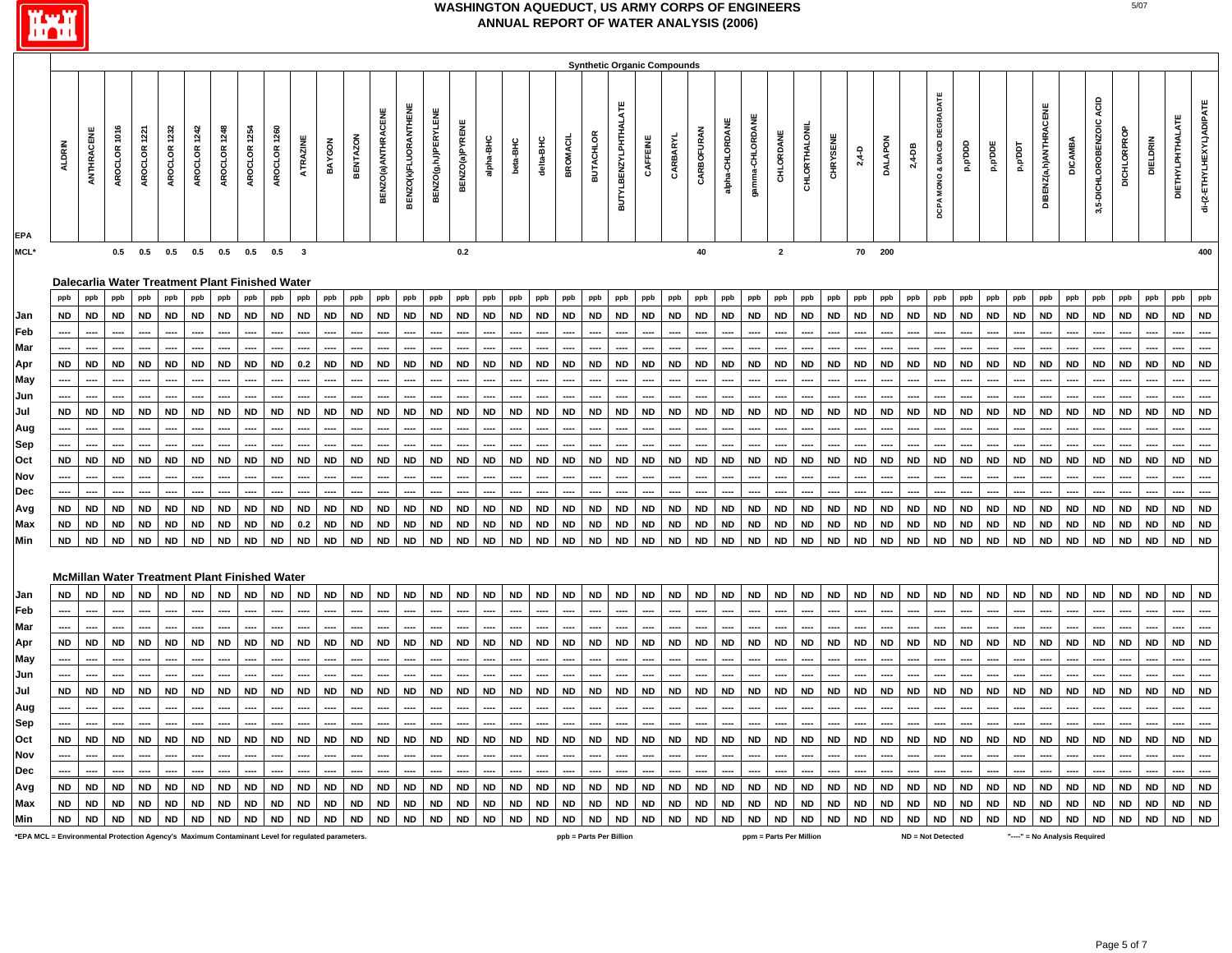

|                                                                                                 |                            |            |                          |                            |                    |                    |                |                                                      |           |                         |           |                     |                 |                   |                   |                    |                          |                                  |                     |                         |                         |           | <b>Synthetic Organic Compounds</b> |                 |                         |                    |                   |                 |                 |               |                     |                  |              |           |           |            |                               |                         |                 |                    |             |                  |                   |
|-------------------------------------------------------------------------------------------------|----------------------------|------------|--------------------------|----------------------------|--------------------|--------------------|----------------|------------------------------------------------------|-----------|-------------------------|-----------|---------------------|-----------------|-------------------|-------------------|--------------------|--------------------------|----------------------------------|---------------------|-------------------------|-------------------------|-----------|------------------------------------|-----------------|-------------------------|--------------------|-------------------|-----------------|-----------------|---------------|---------------------|------------------|--------------|-----------|-----------|------------|-------------------------------|-------------------------|-----------------|--------------------|-------------|------------------|-------------------|
| EPA                                                                                             | di-(2-ETHYLHEXYL)PHTHALATE | DIMETHOATE | <b>DIMETHYLPHTHALATE</b> | <b>DI-N-BUTYLPHTHALATE</b> | 2,6-DINITROTOLUENE | 2,4-DINITROTOLUENE | <b>DINOSEB</b> | <b>DIQUAT</b>                                        | ENDOTHALL | ENDRIN                  | ĒΕ        | <b>FLUORANTHENE</b> | <b>FLUORENE</b> | <b>GLYPHOSATE</b> | <b>HEPTACHLOR</b> | HEPTACHLOR EPOXIDE | <b>HEXACHLOROBENZENE</b> | <b>HEXACHLOROCYCLOPENTADIENE</b> | 3-HYDROXYCARBOFURAN | INDENO(1,2,3,c,d)PYRENE | <b>ISOPHORONE</b>       | LINDANE   | <b>METHIOCARB</b>                  | <b>METHOMYL</b> | <b>METHOXYCHLOR</b>     | <b>METOLACHLOR</b> | <b>METRIBUZIN</b> | <b>MOLINATE</b> | trans-NONACHLOR | <b>OXAMYL</b> | PARAQUAT            | PENTACHLOROPHENO | PHENANTHRENE | PICLORAM  | PROMETRYN | PROPACHLOR | PYRENI                        | SIMAZINE                | <b>TERBACIL</b> | <b>THIOBENCARB</b> | TRIFLURALIN | <b>TOXAPHENE</b> | 2,4,5-TP (SILVEX) |
| MCL*                                                                                            | 6                          |            |                          |                            |                    |                    | $\overline{7}$ | 20                                                   | 100       | $\overline{\mathbf{2}}$ |           |                     |                 | 700               | 0.4               | 0.2                | $\overline{1}$           | 50                               |                     |                         |                         | 0.2       |                                    |                 | 40                      |                    |                   |                 |                 | 200           |                     | $\overline{1}$   |              | 500       |           |            |                               | $\overline{\mathbf{4}}$ |                 |                    |             | $\mathbf{3}$     | 50                |
|                                                                                                 |                            |            |                          |                            |                    |                    |                |                                                      |           |                         |           |                     |                 |                   |                   |                    |                          |                                  |                     |                         |                         |           |                                    |                 |                         |                    |                   |                 |                 |               |                     |                  |              |           |           |            |                               |                         |                 |                    |             |                  |                   |
|                                                                                                 |                            |            |                          |                            |                    |                    |                | Dalecarlia Water Treatment Plant Finished Water      |           |                         |           |                     |                 |                   |                   |                    |                          |                                  |                     |                         |                         |           |                                    |                 |                         |                    |                   |                 |                 |               |                     |                  |              |           |           |            |                               |                         |                 |                    |             |                  |                   |
|                                                                                                 |                            | ppb        | ppb                      | ppb                        | ppb                | ppb                | ppb            | ppb                                                  | ppb       | ppb                     | ppb       | ppb                 | ppb             | ppb               | ppb               | ppb                | ppb                      | ppb                              | ppb                 | ppb                     | ppb                     | ppb       | ppb                                | ppb             | ppb                     | ppb                | ppb               | ppb             | ppb             | ppb           | ppb                 | ppb              | ppb          | ppb       | ppb       | ppb        | ppb                           | ppb                     | ppb             | ppb                | ppb         | ppb              | ppb               |
| Jan                                                                                             | <b>ND</b>                  | <b>ND</b>  | <b>ND</b>                | <b>ND</b>                  | <b>ND</b>          | <b>ND</b>          | ND             | <b>ND</b>                                            | <b>ND</b> | <b>ND</b>               | <b>ND</b> | <b>ND</b>           | <b>ND</b>       | <b>ND</b>         | <b>ND</b>         | <b>ND</b>          | <b>ND</b>                | <b>ND</b>                        | <b>ND</b>           | <b>ND</b>               | <b>ND</b>               | <b>ND</b> | <b>ND</b>                          | <b>ND</b>       | <b>ND</b>               | <b>ND</b>          | <b>ND</b>         | <b>ND</b>       | <b>ND</b>       | <b>ND</b>     | <b>ND</b>           | <b>ND</b>        | <b>ND</b>    | <b>ND</b> | <b>ND</b> | <b>ND</b>  | <b>ND</b>                     | <b>ND</b>               | <b>ND</b>       | <b>ND</b>          | <b>ND</b>   | <b>ND</b>        | <b>ND</b>         |
| Feb<br>Mar                                                                                      |                            |            |                          |                            |                    |                    |                |                                                      |           |                         |           |                     |                 |                   |                   |                    |                          |                                  |                     |                         |                         |           |                                    |                 |                         |                    |                   |                 |                 |               |                     |                  |              |           |           |            |                               |                         |                 |                    |             |                  |                   |
| Apr                                                                                             | <b>ND</b>                  | <b>ND</b>  | <b>ND</b>                | <b>ND</b>                  | <b>ND</b>          | <b>ND</b>          | <b>ND</b>      | <b>ND</b>                                            | <b>ND</b> | <b>ND</b>               | <b>ND</b> | <b>ND</b>           | <b>ND</b>       | <b>ND</b>         | <b>ND</b>         | <b>ND</b>          | <b>ND</b>                | <b>ND</b>                        | <b>ND</b>           | <b>ND</b>               | <b>ND</b>               | <b>ND</b> | <b>ND</b>                          | <b>ND</b>       | <b>ND</b>               | 0.2                | <b>ND</b>         | <b>ND</b>       | <b>ND</b>       | <b>ND</b>     | <b>ND</b>           | <b>ND</b>        | <b>ND</b>    | <b>ND</b> | <b>ND</b> | <b>ND</b>  | <b>ND</b>                     | 0.08                    | <b>ND</b>       | <b>ND</b>          | <b>ND</b>   | <b>ND</b>        | <b>ND</b>         |
| May                                                                                             |                            |            |                          |                            |                    |                    |                |                                                      |           |                         |           |                     |                 |                   |                   |                    |                          |                                  |                     |                         |                         |           |                                    |                 |                         |                    |                   |                 |                 |               |                     |                  |              |           |           |            |                               |                         |                 |                    |             |                  |                   |
| Jun                                                                                             |                            |            |                          |                            |                    |                    |                |                                                      |           |                         |           |                     |                 |                   |                   |                    |                          |                                  |                     |                         |                         |           |                                    |                 |                         |                    | ----              |                 |                 |               |                     |                  |              |           |           |            |                               |                         |                 |                    |             |                  |                   |
| Jul                                                                                             | <b>ND</b>                  | <b>ND</b>  | <b>ND</b>                | <b>ND</b>                  | <b>ND</b>          | <b>ND</b>          | <b>ND</b>      | <b>ND</b>                                            | <b>ND</b> | <b>ND</b>               | <b>ND</b> | <b>ND</b>           | <b>ND</b>       | <b>ND</b>         | <b>ND</b>         | <b>ND</b>          | <b>ND</b>                | 0.05                             | $\sf ND$            | <b>ND</b>               | <b>ND</b>               | <b>ND</b> | <b>ND</b>                          | <b>ND</b>       | <b>ND</b>               | <b>ND</b>          | <b>ND</b>         | <b>ND</b>       | <b>ND</b>       | <b>ND</b>     | <b>ND</b>           | <b>ND</b>        | <b>ND</b>    | <b>ND</b> | <b>ND</b> | <b>ND</b>  | <b>ND</b>                     | <b>ND</b>               | <b>ND</b>       | <b>ND</b>          | <b>ND</b>   | <b>ND</b>        | <b>ND</b>         |
| Aug                                                                                             |                            |            |                          |                            |                    |                    |                |                                                      |           |                         |           |                     |                 |                   |                   |                    |                          |                                  |                     |                         |                         |           |                                    |                 |                         |                    |                   |                 |                 |               |                     |                  |              |           |           |            |                               |                         |                 |                    |             |                  |                   |
| Sep                                                                                             |                            |            |                          |                            |                    |                    |                |                                                      |           |                         |           |                     |                 |                   |                   |                    |                          |                                  |                     |                         |                         |           |                                    |                 |                         |                    |                   |                 |                 |               |                     |                  |              |           |           |            |                               |                         |                 |                    |             |                  |                   |
| Oct                                                                                             | <b>ND</b>                  | <b>ND</b>  | <b>ND</b>                | <b>ND</b>                  | ND                 | <b>ND</b>          | ND             | <b>ND</b>                                            | <b>ND</b> | <b>ND</b>               | <b>ND</b> | <b>ND</b>           | <b>ND</b>       | <b>ND</b>         | <b>ND</b>         | <b>ND</b>          | <b>ND</b>                | <b>ND</b>                        | <b>ND</b>           | <b>ND</b>               | <b>ND</b>               | <b>ND</b> | <b>ND</b>                          | <b>ND</b>       | <b>ND</b>               | <b>ND</b>          | <b>ND</b>         | <b>ND</b>       | <b>ND</b>       | <b>ND</b>     | <b>ND</b>           | <b>ND</b>        | <b>ND</b>    | <b>ND</b> | <b>ND</b> | <b>ND</b>  | <b>ND</b>                     | <b>ND</b>               | <b>ND</b>       | <b>ND</b>          | <b>ND</b>   | <b>ND</b>        | <b>ND</b>         |
| Nov                                                                                             |                            |            |                          |                            |                    |                    |                |                                                      |           |                         |           |                     |                 |                   | ----              |                    |                          |                                  |                     |                         |                         |           |                                    |                 |                         |                    |                   |                 |                 |               |                     |                  |              |           |           |            |                               |                         |                 |                    |             |                  |                   |
| Dec                                                                                             |                            |            |                          |                            |                    |                    |                |                                                      |           |                         |           |                     |                 |                   |                   |                    |                          |                                  |                     |                         |                         |           |                                    |                 |                         |                    |                   |                 |                 |               |                     |                  |              |           |           |            |                               |                         |                 |                    |             |                  |                   |
| Avg                                                                                             | <b>ND</b>                  | <b>ND</b>  | <b>ND</b>                | <b>ND</b>                  | <b>ND</b>          | <b>ND</b>          | <b>ND</b>      | <b>ND</b>                                            | $\sf ND$  | <b>ND</b>               | <b>ND</b> | <b>ND</b>           | $\sf ND$        | ${\sf ND}$        | <b>ND</b>         | <b>ND</b>          | <b>ND</b>                | <b>ND</b>                        | $\sf ND$            | <b>ND</b>               | <b>ND</b>               | <b>ND</b> | <b>ND</b>                          | <b>ND</b>       | <b>ND</b>               | <b>ND</b>          | <b>ND</b>         | <b>ND</b>       | <b>ND</b>       | <b>ND</b>     | <b>ND</b>           | ${\sf ND}$       | <b>ND</b>    | <b>ND</b> | <b>ND</b> | <b>ND</b>  | <b>ND</b>                     | <b>ND</b>               | <b>ND</b>       | <b>ND</b>          | <b>ND</b>   | <b>ND</b>        | <b>ND</b>         |
| Max                                                                                             | <b>ND</b>                  | <b>ND</b>  | <b>ND</b>                | <b>ND</b>                  | ND                 | <b>ND</b>          | ND             | <b>ND</b>                                            | ND        | <b>ND</b>               | <b>ND</b> | <b>ND</b>           | <b>ND</b>       | <b>ND</b>         | <b>ND</b>         | <b>ND</b>          | <b>ND</b>                | 0.05                             | <b>ND</b>           | ${\sf ND}$              | <b>ND</b>               | <b>ND</b> | <b>ND</b>                          | <b>ND</b>       | <b>ND</b>               | 0.2                | <b>ND</b>         | <b>ND</b>       | <b>ND</b>       | <b>ND</b>     | <b>ND</b>           | <b>ND</b>        | <b>ND</b>    | <b>ND</b> | <b>ND</b> | <b>ND</b>  | <b>ND</b>                     | 0.08                    | <b>ND</b>       | <b>ND</b>          | <b>ND</b>   | <b>ND</b>        | <b>ND</b>         |
| Min                                                                                             | <b>ND</b>                  | <b>ND</b>  | <b>ND</b>                | <b>ND</b>                  | <b>ND</b>          | <b>ND</b>          | $\sf ND$       | <b>ND</b>                                            | <b>ND</b> | <b>ND</b>               | <b>ND</b> | <b>ND</b>           | $\sf ND$        | ${\sf ND}$        | <b>ND</b>         | ${\sf ND}$         | <b>ND</b>                | <b>ND</b>                        | <b>ND</b>           | <b>ND</b>               | <b>ND</b>               | <b>ND</b> | <b>ND</b>                          | ${\sf ND}$      | <b>ND</b>               | ${\sf ND}$         | $\sf ND$          | <b>ND</b>       | $\sf ND$        | <b>ND</b>     | <b>ND</b>           | <b>ND</b>        | $\sf ND$     | <b>ND</b> | <b>ND</b> | <b>ND</b>  | <b>ND</b>                     | <b>ND</b>               | <b>ND</b>       | <b>ND</b>          | <b>ND</b>   | ND               | <b>ND</b>         |
|                                                                                                 |                            |            |                          |                            |                    |                    |                | <b>McMillan Water Treatment Plant Finished Water</b> |           |                         |           |                     |                 |                   |                   |                    |                          |                                  |                     |                         |                         |           |                                    |                 |                         |                    |                   |                 |                 |               |                     |                  |              |           |           |            |                               |                         |                 |                    |             |                  |                   |
| Jan                                                                                             | <b>ND</b>                  | <b>ND</b>  | <b>ND</b>                | <b>ND</b>                  | <b>ND</b>          | <b>ND</b>          | <b>ND</b>      | <b>ND</b>                                            | <b>ND</b> | <b>ND</b>               | <b>ND</b> | <b>ND</b>           | <b>ND</b>       | <b>ND</b>         | <b>ND</b>         | <b>ND</b>          | <b>ND</b>                | <b>ND</b>                        | <b>ND</b>           | <b>ND</b>               | <b>ND</b>               | <b>ND</b> | <b>ND</b>                          | <b>ND</b>       | <b>ND</b>               | <b>ND</b>          | <b>ND</b>         | <b>ND</b>       | <b>ND</b>       | <b>ND</b>     | <b>ND</b>           | <b>ND</b>        | <b>ND</b>    | <b>ND</b> | <b>ND</b> | <b>ND</b>  | <b>ND</b>                     | <b>ND</b>               | <b>ND</b>       | <b>ND</b>          | <b>ND</b>   | <b>ND</b>        | <b>ND</b>         |
| Feb                                                                                             |                            |            |                          |                            |                    |                    |                |                                                      |           |                         |           |                     |                 |                   |                   |                    |                          |                                  |                     |                         |                         |           |                                    |                 |                         |                    |                   |                 |                 |               |                     |                  |              |           |           |            |                               |                         |                 |                    |             |                  |                   |
| Mar                                                                                             |                            |            |                          |                            |                    |                    |                |                                                      |           |                         |           |                     |                 |                   |                   |                    |                          |                                  |                     |                         |                         |           |                                    |                 |                         |                    |                   |                 |                 |               |                     |                  |              |           |           |            |                               |                         |                 |                    |             |                  |                   |
| Apr                                                                                             | <b>ND</b>                  | <b>ND</b>  | <b>ND</b>                | <b>ND</b>                  | <b>ND</b>          | <b>ND</b>          | <b>ND</b>      | <b>ND</b>                                            | <b>ND</b> | <b>ND</b>               | <b>ND</b> | <b>ND</b>           | <b>ND</b>       | <b>ND</b>         | <b>ND</b>         | <b>ND</b>          | <b>ND</b>                | <b>ND</b>                        | <b>ND</b>           | <b>ND</b>               | <b>ND</b>               | <b>ND</b> | <b>ND</b>                          | <b>ND</b>       | <b>ND</b>               | <b>ND</b>          | <b>ND</b>         | <b>ND</b>       | <b>ND</b>       | <b>ND</b>     | <b>ND</b>           | <b>ND</b>        | <b>ND</b>    | <b>ND</b> | <b>ND</b> | <b>ND</b>  | <b>ND</b>                     | <b>ND</b>               | <b>ND</b>       | <b>ND</b>          | <b>ND</b>   | <b>ND</b>        | <b>ND</b>         |
| May                                                                                             |                            |            |                          |                            |                    |                    |                |                                                      |           |                         |           |                     |                 |                   |                   |                    |                          |                                  |                     |                         |                         |           |                                    |                 |                         |                    |                   |                 |                 |               |                     |                  |              |           |           |            |                               |                         |                 |                    |             |                  |                   |
| Jun                                                                                             |                            |            |                          |                            |                    |                    |                |                                                      |           |                         |           |                     |                 |                   |                   |                    |                          |                                  |                     |                         |                         |           |                                    |                 |                         |                    |                   |                 |                 |               |                     |                  |              |           |           |            |                               |                         |                 |                    |             |                  |                   |
| Jul                                                                                             | <b>ND</b>                  | <b>ND</b>  | <b>ND</b>                | <b>ND</b>                  | ND                 | <b>ND</b>          | <b>ND</b>      | <b>ND</b>                                            | <b>ND</b> | <b>ND</b>               | <b>ND</b> | <b>ND</b>           | <b>ND</b>       | <b>ND</b>         | <b>ND</b>         | <b>ND</b>          | <b>ND</b>                | <b>ND</b>                        | <b>ND</b>           | <b>ND</b>               | <b>ND</b>               | <b>ND</b> | <b>ND</b>                          | <b>ND</b>       | <b>ND</b>               | <b>ND</b>          | <b>ND</b>         | <b>ND</b>       | <b>ND</b>       | <b>ND</b>     | <b>ND</b>           | <b>ND</b>        | <b>ND</b>    | <b>ND</b> | <b>ND</b> | <b>ND</b>  | <b>ND</b>                     | <b>ND</b>               | <b>ND</b>       | <b>ND</b>          | <b>ND</b>   | <b>ND</b>        | <b>ND</b>         |
| Aug                                                                                             |                            |            |                          |                            |                    |                    |                |                                                      |           |                         |           |                     |                 |                   |                   |                    |                          |                                  |                     |                         |                         |           |                                    |                 |                         |                    |                   |                 |                 |               |                     |                  |              |           |           |            |                               |                         |                 |                    |             |                  |                   |
| Sep                                                                                             |                            |            |                          |                            |                    |                    |                |                                                      |           |                         |           |                     |                 |                   |                   |                    |                          |                                  |                     |                         |                         |           |                                    |                 |                         |                    |                   |                 |                 |               |                     |                  |              |           |           |            |                               |                         |                 |                    |             |                  |                   |
| Oct                                                                                             | <b>ND</b>                  | <b>ND</b>  | <b>ND</b>                | <b>ND</b>                  | <b>ND</b>          | <b>ND</b>          | <b>ND</b>      | <b>ND</b>                                            | <b>ND</b> | <b>ND</b>               | <b>ND</b> | <b>ND</b>           | <b>ND</b>       | <b>ND</b>         | <b>ND</b>         | <b>ND</b>          | <b>ND</b>                | <b>ND</b>                        | <b>ND</b>           | <b>ND</b>               | <b>ND</b>               | <b>ND</b> | <b>ND</b>                          | <b>ND</b>       | <b>ND</b>               | <b>ND</b>          | <b>ND</b>         | <b>ND</b>       | <b>ND</b>       | <b>ND</b>     | <b>ND</b>           | <b>ND</b>        | <b>ND</b>    | <b>ND</b> | <b>ND</b> | <b>ND</b>  | <b>ND</b>                     | <b>ND</b>               | <b>ND</b>       | <b>ND</b>          | <b>ND</b>   | <b>ND</b>        | <b>ND</b>         |
| Nov                                                                                             |                            |            |                          |                            |                    |                    |                |                                                      |           |                         |           |                     |                 |                   |                   |                    |                          |                                  |                     |                         |                         |           |                                    |                 |                         |                    |                   |                 |                 |               |                     |                  |              |           |           |            |                               |                         |                 |                    |             |                  |                   |
| Dec                                                                                             |                            |            |                          |                            |                    |                    |                |                                                      |           |                         |           |                     |                 |                   |                   |                    |                          |                                  |                     |                         |                         |           |                                    |                 |                         |                    |                   |                 |                 |               |                     |                  |              |           |           |            |                               |                         |                 |                    |             |                  |                   |
| Avg                                                                                             | ND                         | <b>ND</b>  | <b>ND</b>                | <b>ND</b>                  | <b>ND</b>          | <b>ND</b>          | ND             | <b>ND</b>                                            | <b>ND</b> | <b>ND</b>               | <b>ND</b> | <b>ND</b>           | <b>ND</b>       | <b>ND</b>         | <b>ND</b>         | <b>ND</b>          | <b>ND</b>                | <b>ND</b>                        | <b>ND</b>           | <b>ND</b>               | <b>ND</b>               | <b>ND</b> | ND                                 | <b>ND</b>       | <b>ND</b>               | ND                 | <b>ND</b>         | <b>ND</b>       | <b>ND</b>       | <b>ND</b>     | <b>ND</b>           | <b>ND</b>        | <b>ND</b>    | <b>ND</b> | <b>ND</b> | <b>ND</b>  | <b>ND</b>                     | <b>ND</b>               | <b>ND</b>       | <b>ND</b>          | <b>ND</b>   | ND               | <b>ND</b>         |
| Max                                                                                             | <b>ND</b>                  | <b>ND</b>  | <b>ND</b>                | <b>ND</b>                  | <b>ND</b>          | <b>ND</b>          | <b>ND</b>      | <b>ND</b>                                            | <b>ND</b> | <b>ND</b>               | <b>ND</b> | <b>ND</b>           | <b>ND</b>       | <b>ND</b>         | <b>ND</b>         | <b>ND</b>          | <b>ND</b>                | <b>ND</b>                        | <b>ND</b>           | <b>ND</b>               | <b>ND</b>               | <b>ND</b> | <b>ND</b>                          | <b>ND</b>       | <b>ND</b>               | <b>ND</b>          | <b>ND</b>         | <b>ND</b>       | <b>ND</b>       | <b>ND</b>     | <b>ND</b>           | <b>ND</b>        | <b>ND</b>    | <b>ND</b> | <b>ND</b> | <b>ND</b>  | <b>ND</b>                     | <b>ND</b>               | <b>ND</b>       | <b>ND</b>          | <b>ND</b>   | <b>ND</b>        | <b>ND</b>         |
| Min                                                                                             | <b>ND</b>                  | <b>ND</b>  | <b>ND</b>                | <b>ND</b>                  | <b>ND</b>          | <b>ND</b>          | <b>ND</b>      | <b>ND</b>                                            | <b>ND</b> | <b>ND</b>               | <b>ND</b> | <b>ND</b>           | <b>ND</b>       | <b>ND</b>         | <b>ND</b>         | <b>ND</b>          | <b>ND</b>                | <b>ND</b>                        | <b>ND</b>           | <b>ND</b>               | <b>ND</b>               | <b>ND</b> | <b>ND</b>                          | <b>ND</b>       | <b>ND</b>               | <b>ND</b>          | <b>ND</b>         | <b>ND</b>       | <b>ND</b>       | <b>ND</b>     | <b>ND</b>           | <b>ND</b>        | <b>ND</b>    | <b>ND</b> | <b>ND</b> | <b>ND</b>  | <b>ND</b>                     | <b>ND</b>               | <b>ND</b>       | <b>ND</b>          | <b>ND</b>   | <b>ND</b>        | <b>ND</b>         |
| EPA MCL = Environmental Protection Agency's Maximum Contaminant Level for regulated parameters* |                            |            |                          |                            |                    |                    |                |                                                      |           |                         |           |                     |                 |                   |                   |                    |                          |                                  |                     |                         | ppb = Parts Per Billion |           |                                    |                 | ppm = Parts Per Million |                    |                   |                 |                 |               | $ND = Not$ Detected |                  |              |           |           |            | "----" = No Analysis Required |                         |                 |                    |             |                  |                   |